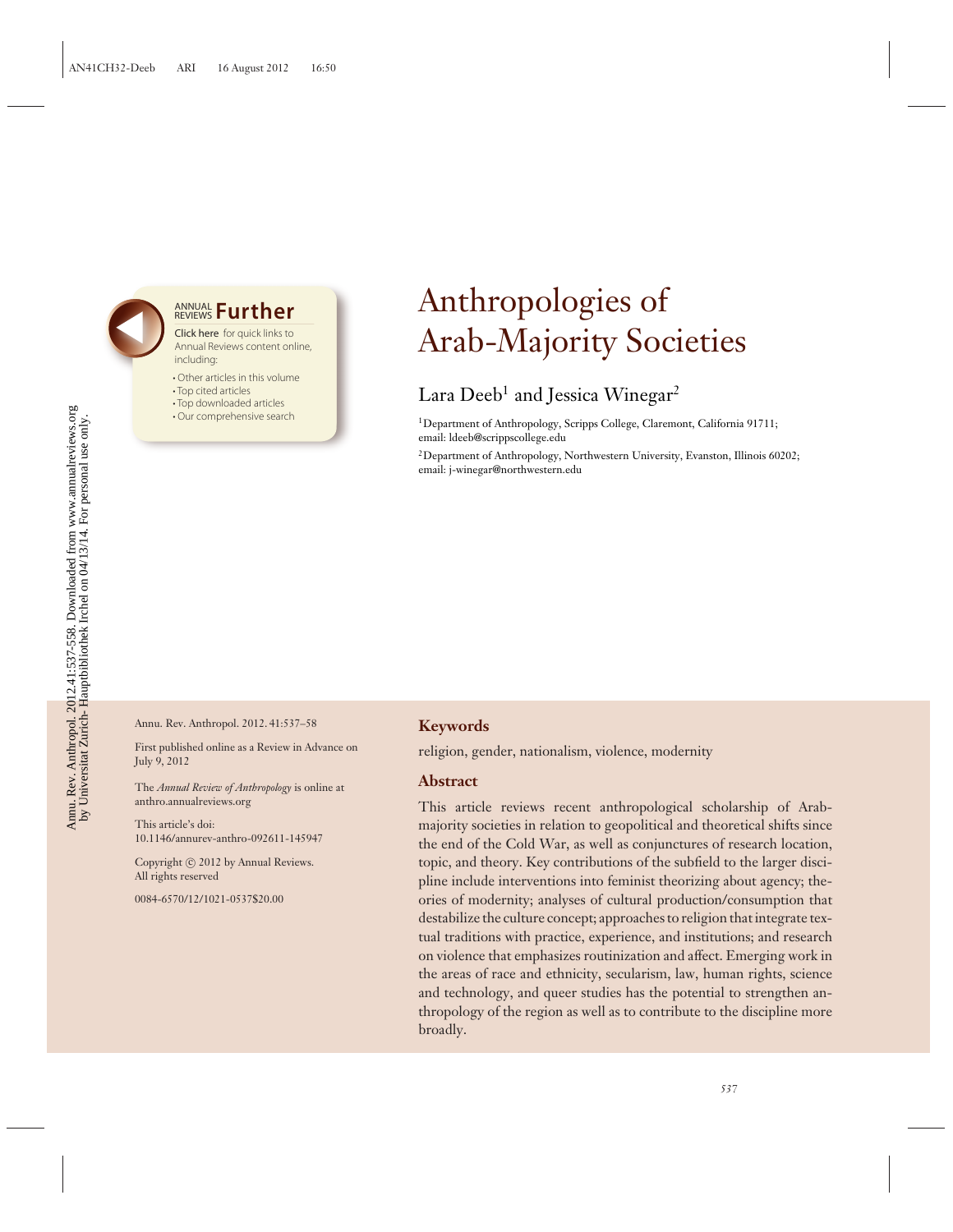#### **INTRODUCTION**

Two decades have passed since the last *Annual Review* essay on the Arab world (Abu-Lughod 1989). Since then, anthropology has undergone a major paradigm shift to focus on connections among cultural practices, power, and history on multiple scales from global to local. Geopolitics shifted concurrently from a Cold War paradigm to that of the so-called War on Terror, positioning Arabs and Muslims as quintessential enemies of the United States as state violence consolidates and intensifies. These scholarly and geopolitical developments have inspired new research agendas and approaches that are poised to make significant contributions to anthropology as a whole. These include feminist interventions into theories of agency; theories of modernity; analyses of state violence that highlight routinization and affect; research on religion that integrates textual traditions with practice, experience, and institutions; and work on cultural production/consumption that continues to destabilize the culture concept by showing its constructedness and emphasizing transnational circuits. We examine post-1989 work on Arab-majority societies, highlighting how specific locations, topics, and theoretical approaches become entangled in or symbolic of a region. As we detail in full below, scholarly strengths and weaknesses are produced both in the conjuncture of location, topic, and theory and in the relationship among discipline, region, and geopolitics.

#### **THE POLITICS OF LOCATION AND TOPICAL ASSOCIATION**

Defining what constitutes "the Middle East" is always a precarious and power-laden exercise. One runs the danger of uncritically adopting colonial or imperial definitions (the term was invented by an American military historian in 1902 and linked to US military strategy). Often, definitions of the Middle East privilege geography, the Arabic language, Arabs as an ethnic group, or Islam over all else. More than 1,200 anthropological texts related to the region were published since 1990, including stellar work on Afghanistan, Iran, Israel, and Turkey (each of which deserves its own review article).<sup>1</sup> Given the thorny issues of defining a "field," we decided to focus on Arab-majority societies to chart shifts in scholarship since Abu-Lughod's (1989) piece on the "Arab world." We use the term "Arab-majority societies" because it avoids associations of insularity and homogeneity: Which other groups have a regional "world" ascribed to them? Nonetheless, this focus acknowledges the importance of "Arab" as a meaningful social and political construction in such societies (note the salience of the category "Arab" in the ongoing revolutions), one that affects social life for Arabs as well as for ethnic or linguistic minorities. Yet it also highlights how a scholarly field is defined and represented, calling into question the oft-assumed correlations among Arab ethnicity, Arabic language, Islam, and geography. Such questions are foregrounded as we consider research trends on ethnic and linguistic hierarchies, non-Arab populations in Arab-majority societies, and the effects of diasporic circulations of people from the region on life "at home."2

Locations within the geographic Middle East frequently represent the region in scholarship, and particular topics become dominant in certain locations. Places on the periphery— Morocco, North Yemen, and sparsely populated areas—were once the regional "prestige zones" for scholarship, a focus Abu-Lughod (1989) attributed to romanticism, an aversion to conflict zones [especially what she aptly termed the "political minefield" (p. 279) of Palestine],

<sup>&</sup>lt;sup>1</sup>We discuss single or coauthored English-language books by anthropologists published by academic presses and peerreviewed journals. There are many excellent edited volumes as well as anthropological texts by nonanthropologists, which we simply do not have space to include.

<sup>2</sup>We include scholarship on Palestinian citizens of Israel because they live in historical Palestine, which remains an Arabmajority area despite political borders. On Palestine ethnography, see Furani & Rabinowitz (2011). Some scholars who work on Jewish Israelis, such as Nadia Abu El-Haj, also confront Zionism's erasure of Palestinians.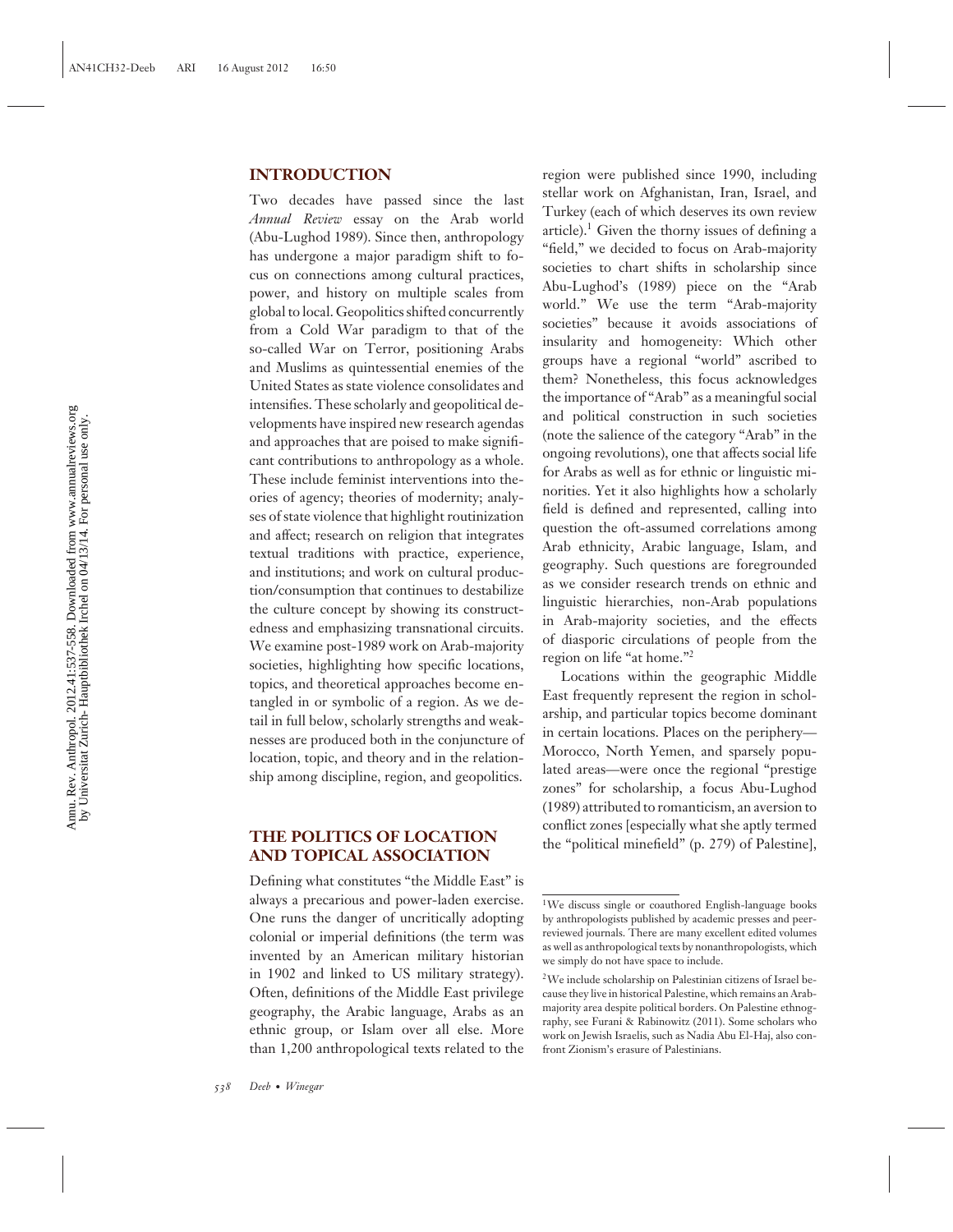and a sense that anthropology was ill-prepared to study urban life. Our quantitative analysis shows that there has been a massive shift in the location of Middle East anthropology, in terms of both where anthropologists work and how the field is viewed. Egypt now attracts the most anthropologists, followed by Palestine and Lebanon, with the Gulf a newly emergent locale. The majority of anthropologists now conduct fieldwork in capital cities. These shifts reflect several developments: the growth and influence of urban and transnational anthropology; the emergence of violence as a central focus within anthropology; and the rapid post-oil transformation of Gulf countries.<sup>3</sup>

Egypt, especially Cairo, is clearly the newly dominant prestige zone. Egypt's popularity among anthropologists reflects its centrality to Middle East area studies, as well as the availability of institutional support, especially language training, for US scholars. Additionally, Egypt's centrality to US foreign policy and regional politics and its massive state apparatus have made it a key site to investigate new anthropological interests in postcoloniality, development, nationalism, and the state. Of all the region's field sites, Egypt is the most varied in topical trends, probably owing to the sheer number of people working there. Anthropological interest in cities has motivated increased attention to Cairo, the region's largest city, where interdisciplinary scholarship incorporates especially diverse foci, including Islam, gender, fertility, cultural production, youth, household economies, development, and nationalism. Yet the rest of the country remains greatly understudied.

Research conducted in the occupied Palestinian territory as well as in Palestinian communities in Israel and in refugee camps in neighboring countries has increased significantly. Scholars of Palestine have found it an ideal site for exploring gendered nationalism and activism, memory and history, state violence, and spatial exclusions. Work on Palestinians is defined almost exclusively by the violence of Israeli occupation, an important and understandable association, though one that may sideline other analytic and thematic possibilities. This work is also associated with progressive political positions, despite a trend in Israeli anthropology focused on "honor killings" and on the Negev Bedouin as an othered native population. Palestine may be a new prestige zone, but it remains a politically fraught one.

Lebanon joins Egypt and Palestine as a privileged location and a site where institutional resources have begun to support scholarship in recent years. Although it is the subject of half as many publications as the other two countries, there are several emerging scholars working there. This newfound popularity began when the US Department of State lifted its travel ban in 1996 and has increased steadily since, despite (or perhaps because of) periods of war and violence. Lebanon is associated with sectarian conflict and war, but scholars work on myriad topics including gender, activism, space, memory, cultural production, youth, sexuality, and the state. Work on Lebanon would benefit from greater focus on areas other than Beirut, as well as on the interrelationship of Beirut to the rest of the country.

As the Arab Gulf gains new research attention, it is heavily associated with work on transnational labor migration in the United Arab Emirates, Oman, Bahrain, and Kuwait. Scholars also address the effects of oil wealth on the production of urban space, gender, and social relations within native Gulf communities or between citizens and migrants. Expansion of research to other Gulf countries is desirable but difficult because of restrictions on research. There is comparatively little research in Algeria, Tunisia, Libya, the Sudan, Syria,

<sup>&</sup>lt;sup>3</sup>Morocco continues to attract anthropologists and to be associated with experimental, psychoanalytic, or highly reflexive approaches. New Morocco research on urban areas, religious and ethnic minorities, gender, and cultural production revitalizes that domain. North Africanists continue to engage the work of well-known earlier anthropologists such as Bourdieu, Geertz, and Gellner, who helped shape the wider discipline, with several edited volumes published after their deaths. Yemen is now well-known not for work on tribes qua tribes, but for studies of textuality/orality, knowledge production, history, and authority. Much-needed gender analytics have led to innovative work on households, propriety, the Islamic revival, and development.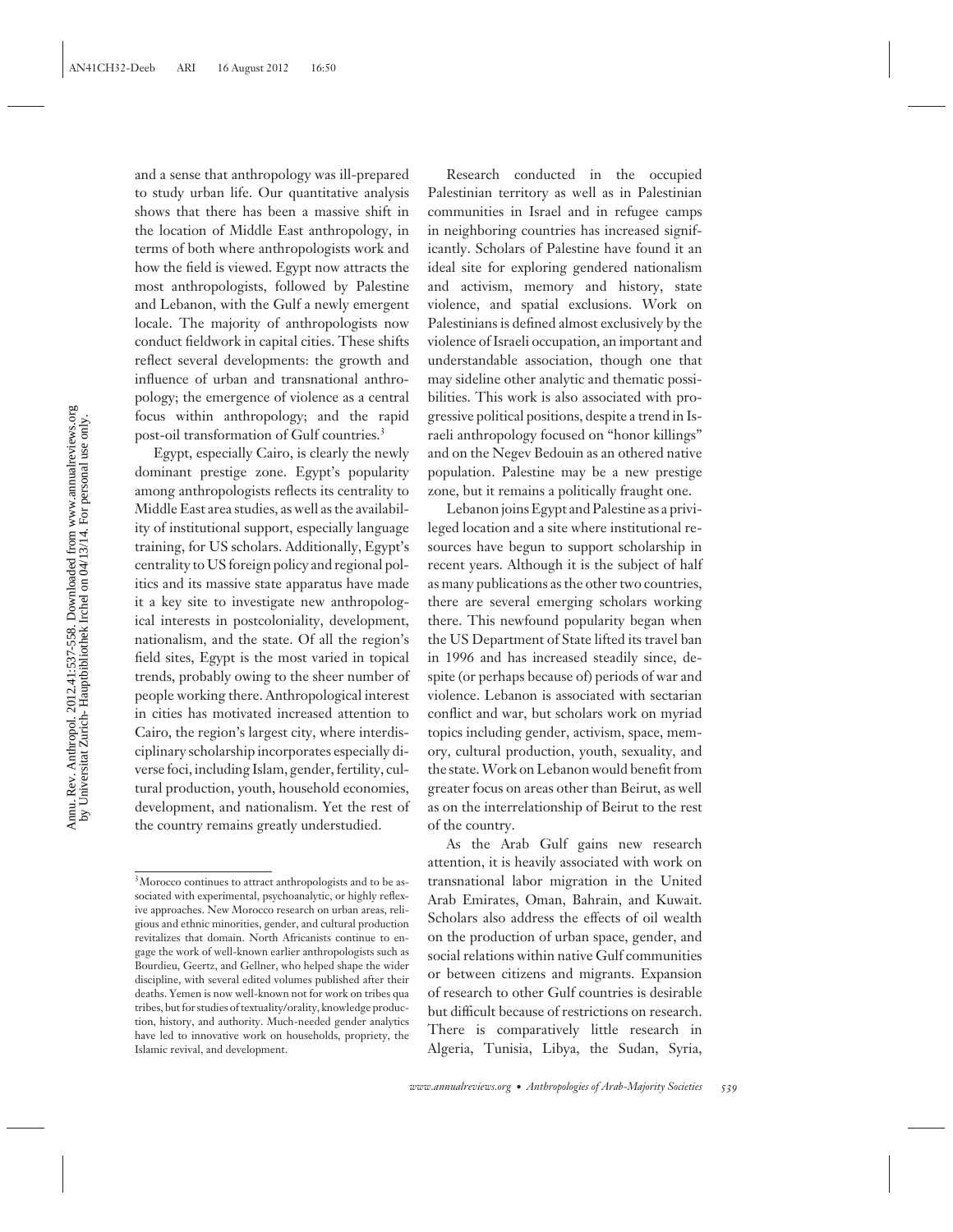Jordan, and Iraq, in some cases owing to access and on-the-ground conditions. Creative management of such conditions and concerned attention to these locations should be a priority.

The urban focus in the past two decades, found in the Cairo School of Urban Studies as well as in studies of Beirut, Fez, and Dubai, among other cities, has helped dispel the region's image as a tribal, exotic, and isolated place. Work in urban areas has enhanced our understandings of household economies, the Islamic revival, space and mobility, nationalism, cultural production, and consumption. Yet this focus has also led to capital cities becoming representative of entire countries and urban, middle-class forms and experiences of, for example, cultural production, revivalist Islam, neoliberalism, and gender formations being taken as representative of these topics more generally. The marginalization of rural areas has led to a thin understanding of national and global political-economic processes, as well as to ignorance about how 40% of the region's population has experienced the dramatic changes of the past two decades.<sup>4</sup> Furthermore, this turn toward the urban parallels a general trend toward the ethnographic study of elites and the middle classes. Our subsequent more complex understanding of elite power formation has illuminated how the poor and working classes are displaced, silenced, or created as a category for elite intervention. At the same time, we are concerned that less fieldwork will be done in these communities, not only in capital cities, but also in provincial areas.

### **THE POLITICS OF THEORETICAL AND TOPICAL ENTANGLEMENTS**

#### **Shifting Metonyms**

In the past two decades, anthropology of Arabmajority societies has moved, along with the discipline as a whole, toward an approach that no longer understands culture as territorially bounded, static, and homogeneous and that views cultural practices, power, and history as interconnected. All the works we discuss below highlight the conceptual importance of power in ways that reflect this disciplinary paradigm shift. The 1990s were a transformative time for Middle East anthropology, a decade that contributed to the flourishing of scholarship in the 2000s such that there are now more anthropological publications on the region than ever before. Work in that period also paved the way for the creative expansion of topical interests. At the same time, many excellent earlier works that have been tossed into the dustbins of history are worth revisiting, both because contemporary theoretical models are sometimes unwittingly derived from them and because they have enduring ethnographic value.<sup>5</sup> The resulting dynamic body of scholarship has significantly challenged conventional anthropological and media representations of Arab-majority societies.

Also in the past two decades, the "theoretical metonym(s)" in anthropological representations of Arab-majority societies have shifted significantly away from tribes, gender, and Islam (Abu-Lughod 1989, p. 280). Today, topics of research are considerably rich and varied. Tribal social organization has practically vanished as a topic of concern for scholars, though not for policy makers, right-wing analysts, and anthropologists embedded with the US military, many of whom persist in using stereotyped notions of tribal structures to explain political violence. In contrast, scholarship on Bedouin and tribes addresses constructions of heritage, gender, and culture as well as the effects of national and global political economies on social life (Cole 2003, Lavie 1990, Peutz 2011). With this nondeterministic and nonisolated view of tribes, scholars examine dispute resolution (Antoun 2000),

<sup>4</sup>Statistics were compiled using most recent World Bank data. For future research in this area, one can look to Nicholas Hopkins, Reem Saad, and James Toth, whose solid studies investigate agricultural politics and labor migrants in southern Egypt.

<sup>&</sup>lt;sup>5</sup> Such historical depth is not within the scope of this review, which instead highlights trends with an eye to the future of the subfield.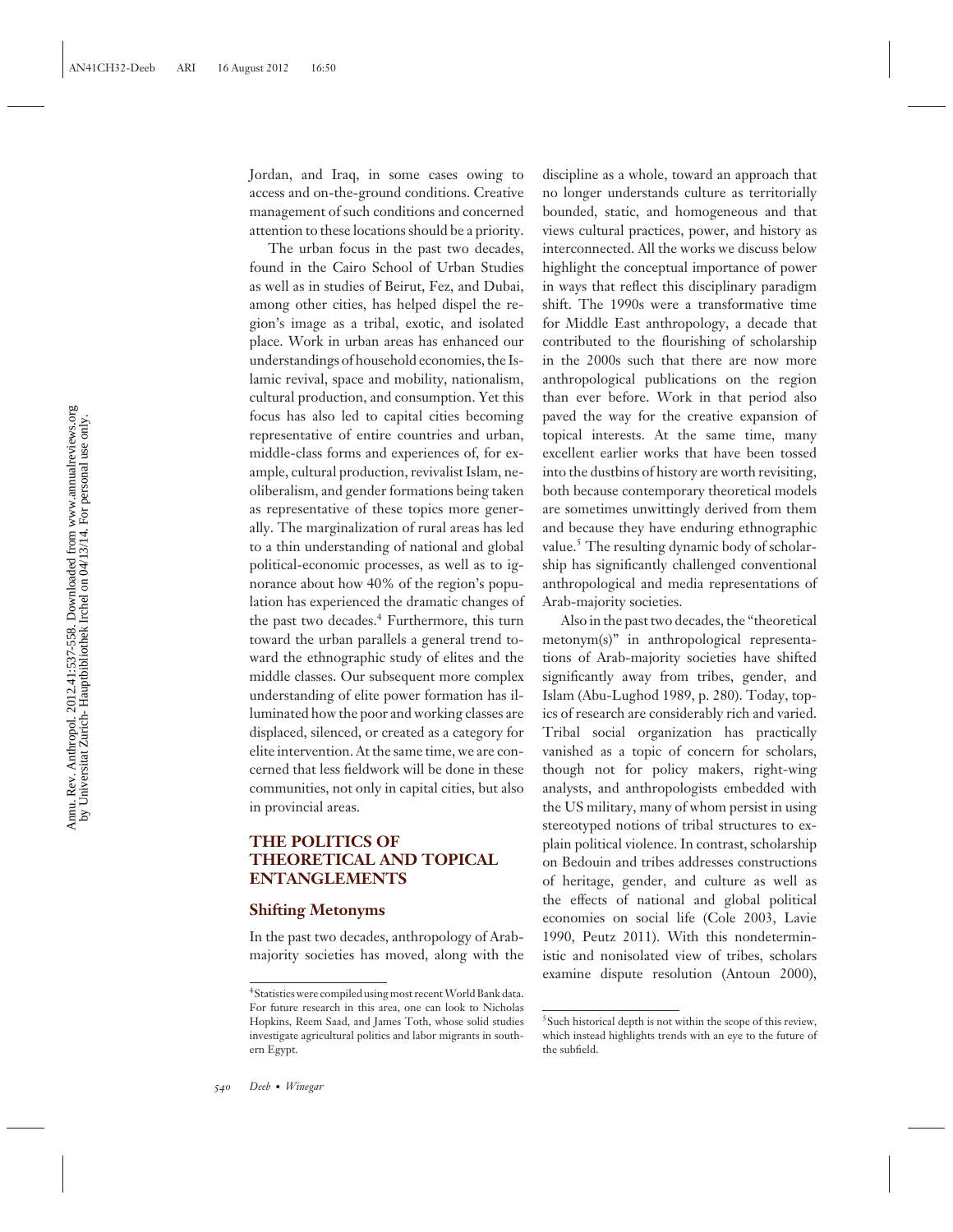settlement and development (Chatty 1996), the production of authoritative historical knowledge (Shryock 1997), poetry (Caton 1990), and rural and household economies (Mundy 1995).

In contrast to the relatively fewer works on tribes, both gender and Islam persist as metonyms—theoretical and topical—for the region, separately and in conjunction. Modernity has joined these metonyms as a more recent focus within the subfield, one that has made key contributions to anthropology's engagement with power more broadly. Within this tripartite framing of the field, gender and modernity operate as a different order of category than does Islam because they serve as broader frameworks that inform many of the other topical areas we consider, including Islam. Yet all three both represent the subfield within anthropology and are areas from which the subfield has contributed to the discipline more broadly. After discussion of these metonyms, we add several additional areas of strong contribution: nationalism and the state, cultural production and consumption, violence, and memory and history. Many works we discuss fit into several of these categories; we highlight both their key foci and their most innovative aspects. Finally, we conclude by illuminating a number of new areas of research and continuing lacunae that we hope the subfield will address in the future. For example, greater attention to the relationships of gender to class, and to race where relevant, as well as to nonheteronormative experiences, ideologies, and practices, will increase the potential contributions of the subfield to a variety of theoretical perspectives. It is important for Middle East anthropology to give more analytic attention to racialization processes, especially because scholars often sideline their importance despite the fact that these processes and the racial ideologies underlying them are evident in every country and are often a component of the construction of ethnic categories.

#### **Modernities**

Subfield analyses of modernity, modernities, and the modern have emerged in conjunction with larger disciplinary interest in excavating the constructions, meanings, and institutional projects of the modern across cultural and historical contexts.<sup>6</sup> The signal value of this work has been to challenge the notion that modernity both originates in and is determined by "the West," while recognizing the inescapability of entanglements with the West in shaping engagements with the modern for people in this region. These projects acquired particular urgency owing to the post–Cold War construction of the region as a threatening nonmodern other, which enabled intensified Western intervention. Works that engage with the modernity framework often focus on religion, gender, modern institutions, and/or cultural production. Other anthropologists, as well as academics beyond the subfield, often engage this scholarship, and it has been in productive dialogue with similar work on modernity in other world regions.

These examinations of modernity have drawn from a range of theoretical perspectives. South Asian, Caribbean, and African postcolonial theorists' decentering of European master narratives about history, progress, and subjectmaking processes and their critical eye toward the legacies of Western colonialism have been especially influential. The shift from interpretive or late structuralist approaches to poststructuralism, especially Foucault, inspired attention to the connections among history, discursive projects, and the knowledge/power nexus. Said's excavation of this nexus and how it operates in relationship to colonialism was especially important to the subfield.

The renewed visibility of religious ideologies and practices in recent decades has inspired work that grapples with the relationship of religion to modernity in non-Western and non-Christian contexts. Asad's emphasis (1993) on discourse, ethical subject-making, and institutions and his critique of Geertzian analyses of

<sup>6</sup>We include multiple terms to remind readers of the debates around their analytic implications, with which modernity scholars grapple.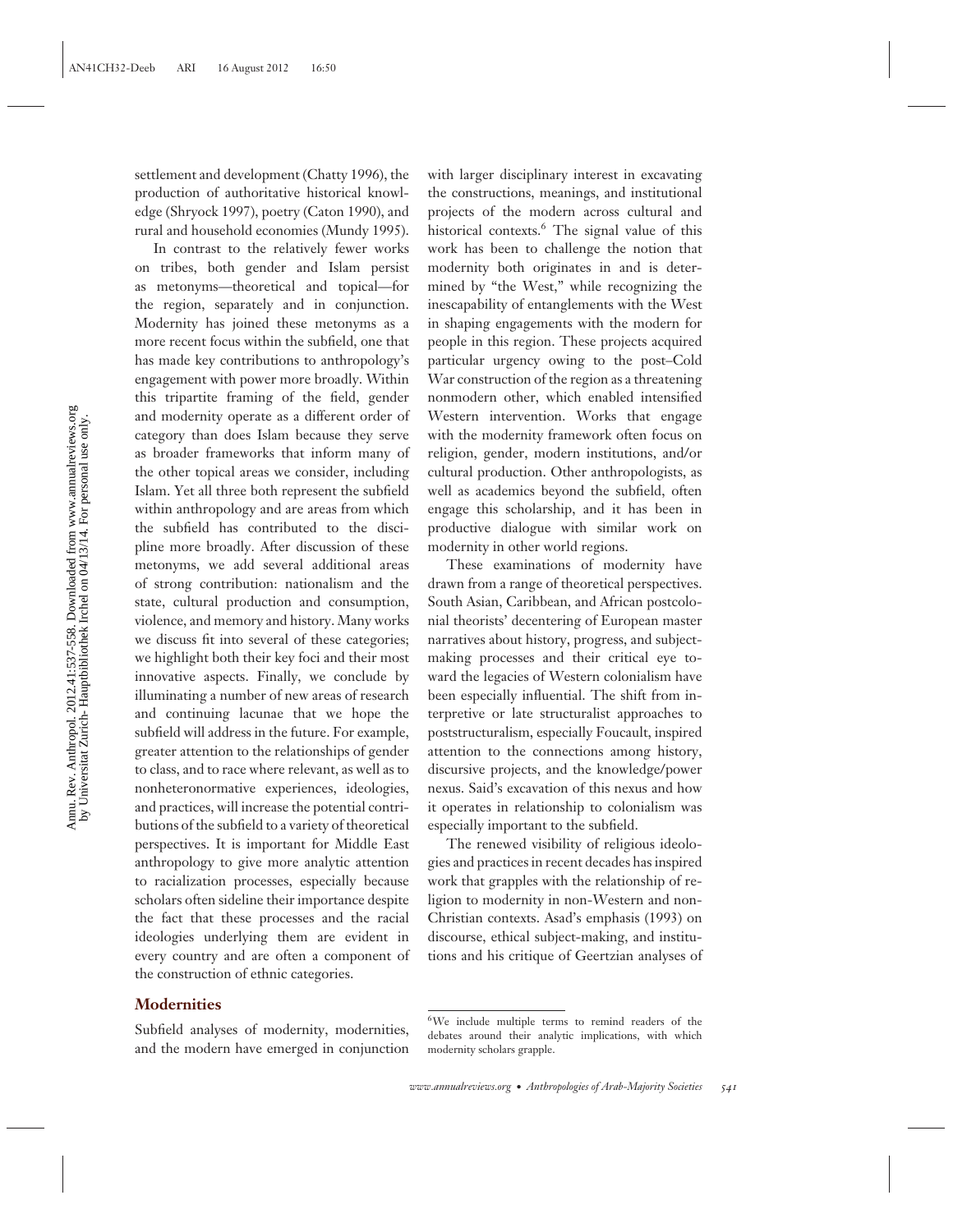religion have had tremendous impact, both explicitly and implicitly. His approach was particularly influential in work on the formation of modern pious Muslim subjects (Hafez 2011, Hirschkind 2006, Mahmood 2005). Other scholarship examined how understandings and practices of modernity may be constructed through religion (Deeb 2006), how the state attempts to create modern subjects through disciplining religious practice (Schielke 2012, Starrett 1998), and how religious and scientific knowledge are coconstituted (Hamdy 2012).

Not uncoincidentally, several of these works at the intersection of Islam and modernity focus specifically on women, another area where scholarship in the subfield has taken modernity as a critical framework. Two key interventions inform the vast majority of works in the gender section below. One explores the ways that women's education, new family formations, and liberal feminism have not only shaped the experience of modernity for women, but also highlighted women's centrality to projects of modernity. Such work addresses the ways in which modern institutions and ideologies simultaneously benefit women and subject them to new forms of power. The second intervention focuses on the ways women are often positioned as bearers of tradition or barometers of modernity (Abu-Lughod 2009, Bernal 1994, Kanaaneh 2002).

Scholars also interrogate how modern forms of power are instantiated, cultivated, and negotiated via modern state institutions as well as via local and international nongovernmental organizations (NGOs). Many anthropologists examine how such institutions constitute categories of people and forms of knowledge on/through which modern disciplinary forms of power are applied and negotiated (Ali 2002, Elyachar 2005, Feldman 2008, Ghannam 2002, Starrett 1998).<sup>7</sup> Others working on cultural production tease out the relationships between modernisms and modernity, often taking into

account modern subject-making processes visa-vis institutions. All these works show how ` cultural production is a key site for the working out of the contradictions of modernity in postcolonial societies (Abu-Lughod 2005, Armbrust 1996, Shannon 2006, Winegar 2006).

#### **Gender**

In 1989, Abu-Lughod referred to gender theory in anthropology of the region as "harem theory," (p. 287) highlighting its isolation from the rest of the subfield and its underdevelopment relative to feminist theory. Gender remains a key feature of ∼40% of the works we cite. Many of the reasons for its popularity as a topic two decades ago ring true today, including a desire to counter stereotypes about Arab and Muslim women (which have been amplified by War on Terror rhetoric) and the broader feminization of anthropology. The topical popularity of gender also reflects the welcome incorporation and desegregation of research on women more broadly. In the past decades, studies of gender have grown less isolated and now contribute to transnational feminist theory. Feminist theory has both inspired and benefited from Middle East anthropologists' analyses of the effects of colonialism and neocolonialism on women's lives and crucial interventions into liberal feminist discussions of key topics, including women's agency and violence against women.

Several long-standing themes in the anthropology of Arab-majority societies have continued to be important in gender studies of the region, with new twists. Scholars no longer treat honor as a static cultural determinant, but rather as a dynamic discursive practice related to other structures of power (Abu-Lughod 2011, Joseph 1994). Kinship is no longer simply a story of descent tracking and male power relations but is refigured in studies addressing patriarchal family formations, brother-sister relationships, family status law, and the relationship of kinship to the state ( Jean-Klein 2000; Joseph 1993, 1994, 1997; Peleikis 2003; Shehada 2009; Slyomovics 2005). Research about women's sociality, morality,

<sup>7</sup>Timothy Mitchell's work in this regard has served as an important inspiration.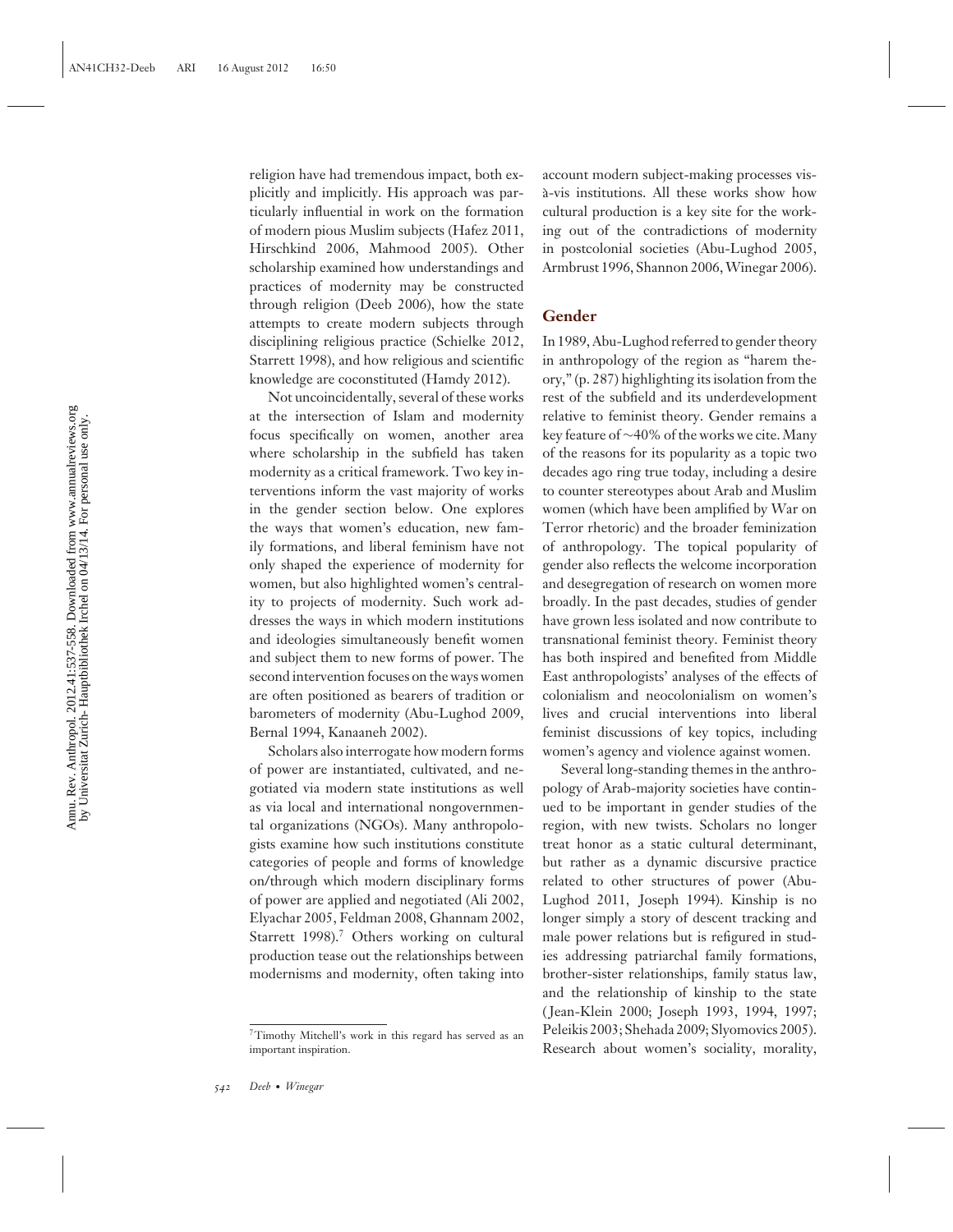and propriety takes larger political-economic social change into consideration (Bristol-Rhys 2010, Limbert 2010). By reanalyzing such longstanding themes, these works add to our knowledge about previously ignored women's lives. More importantly, they integrate concepts for example, propriety, kinship, the economy, and the state—that were viewed as separate domains. In sum, work on gender now attends to power in multiple scales and forms.

We also see a strong dialogue with feminist research within and beyond anthropology. For example, Middle East anthropologists are key critics of notions of a gendered public/private divide (Hale 1996, Joseph 1997, Meneley 1996) and are analysts of how people negotiate urban public/private spaces in gendered ways (De Koning 2009, Ghannam 2011, Newcomb 2009, Winegar 2012). Transnational feminist concern about issues such as trafficking (Mahdavi 2011) and honor crimes (Abu-Lughod 2011) benefits from cogent anthropological intervention. Similarly, scholars of Sudanese and rural Egyptian women provide informed analysis of female genital cutting (FGC). Gruenbaum's (2006) well-rounded discussions of FGC in particular build on her earlier work to address political-economic reasons underlying its persistence, local organizing against the practice, and its relationship to sexuality.

The conjunction of gender studies with medical anthropology has opened another dynamic area of research. Prefigured by Morsy's (1993) analysis of sickness and healing in rural Egypt, much of this work concentrates on reproduction, paralleling broader trends in feminist medical anthropology. Inhorn's pioneering work on infertility among poor urban Egyptian women led to work on globalizing reproductive technologies in relation to local medical practices, kinship ideologies, and notions of sexual morality (Clarke 2009, Inhorn 2003). Ali's (2002) more Foucauldian approach examines how family-planning programs in Egypt create new kinds of selves in relation to the state. Kanaaneh (2002) addresses the politicization of population control through family-planning discourses among Palestinian

citizens of Israel, Israeli state policies, and Palestinian nationalist pronatalism. Moving away from reproductive health, we find research on historical campaigns to control women's health knowledge and bodily practices, whether via the medicalized interventions of colonial civilizing missions (Boddy 2007) or the limitation of women's access to sacred space under Wahhabi expansionism (Doumato 2000).

Important new areas of gender research stem from regional specificities and feminist interests in gender activism. The situation in Palestine, for example, has pushed scholars to address gender ideologies or gendered spatial practices in the context of conflict, nationalism, and violence (Abowd 2007, Hammami & Johnson 1999, Jean-Klein 2000, Kanaaneh 2002, Peteet 1991, Sayigh 1994, Wick 2011). Scholars now also pay attention to women activists, whether secular, Islamist, feminist, nationalist, or some combination thereof. Such work frequently analyzes gender activism in relation to ideologies about women's public participation and notions of agency (Al-Ali & Pratt 2009, Deeb 2006, Hafez 2011, Hale 1996).

Notwithstanding this flourishing of gender scholarship, there are surprisingly few studies of gender and development (Bernal 1994, de Regt 2007), although there are solid critiques of gendered representations in relation to international development discourses (Abu-Lughod 2009, Adely 2009) and several studies that address gendered aspects of household economies and property (Fadlalla 2007, Moors 1995, Mundy 1995). Few works focus on gender and cultural production (Abu-Lughod 2005, Goodman 2005), transnational feminisms (Hale 2009), gender and language (Hoffman 2008), or migration and labor (Mahdavi 2011).

Despite the greater use of a gender analytic in the subfield, most of these studies continue to focus on women, no doubt in reaction against previous decades of work that ignored women's lives and did not look at men's lives through a gendered lens either. The few publications on masculinity suggest that this may be changing, though masculinity has only been considered in relation to desire (Hawkins 2008), violence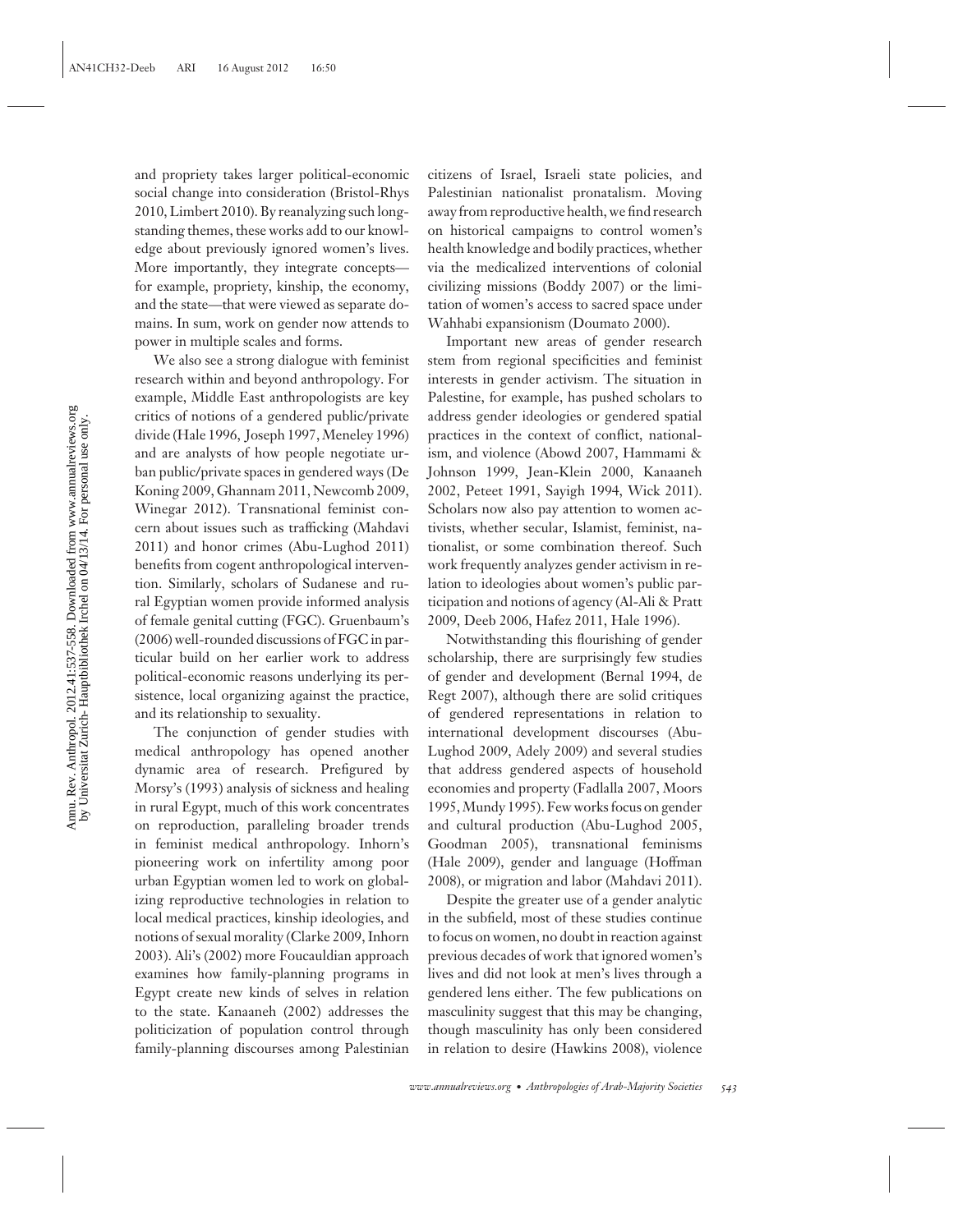and kinship (Kelly 2008, Peteet 1994), and infertility (Inhorn 2012). More work is needed to capture a fuller range of constructions and experiences of masculinity. Studies of sexuality in the region are rare, and most remain heteronormative. New work addresses queer male desire (McCormick 2011), and we anticipate future publications linking queer studies and anthropology of Arab-majority societies. Finally, whereas class is sometimes incorporated into gendered analyses of the region, race and ethnicity are generally not. Thus in three senses (women's lives as topic, heteronormative focus, and a neglect of an integrated race/class/gender approach), much gender theorizing in anthropology of the region remains isolated and underdeveloped in relation to both feminist anthropology and feminist theory more broadly.

With regard to theories of agency, however, studies of gender in the region are at the forefront of feminist theorizing. The analytic conjunction of gender with Islam has produced important critiques of liberal feminist ideas of emancipation and agency, prefigured by Peteet (1991). Most prominently, Mahmood's (2005) critique of liberal feminist notions of agency has had major reverberations outside the subfield within feminist studies and in other disciplines. Studies of the relationship of piety to subjectivity, activism, and participation in Islamic movements also challenge notions of an emancipated feminist subject (Deeb 2006, Hafez 2011). Other important foci at the gender/Islam nexus include law (Dahlgren 2010, Shehada 2009), education (Adely 2012), and shifts in generational hierarchies (Meneley 2007). Attention to the breadth of work generated in the conjunction of gender and Islam especially that addressing activism, law, desire, education, and rights—would further enhance feminist discussions of both this nexus and Muslim women's lives.

Despite the fact that most studies of gender in the region are not foundationally related to Islam (∼20% of work on Islam takes gender as its focus and vice versa), this combination has come to dominate knowledge about the subfield among non–Middle East anthropologists and other scholars. This association of the subfield with the combination of Islam and gender is undoubtedly related to greater public interest in the status of women in the region and the use of women's liberation as justification for US military misadventures in Muslim-majority societies. Such visibility simultaneously facilitates broader disciplinary engagements for scholars who work at the gender/Islam intersection, while inadvertently reproducing the notion that "Muslim women" are representative of the region as a whole. A similar double-edged sword exists for scholarship on Islam, the second most frequently addressed topic in the anthropology of Arab-majority societies.

#### **Islam**

About one-quarter of the works we cite discuss Islam in a substantial way. The War on Terror's focus on Islam-as-enemy has prompted scholarly interest in debunking stereotypes about the religion and its practitioners and in correcting the stream of misinformation about Muslims that emanates from US corporate media and government rhetoric. Scholarly interest in Islam also stems from the Islamic revival, including the rise of various forms of political Islam or Islamic movements across the region. In this sense, anthropologists join those working on religious revivalism globally, for example on Christianity in Africa and the Pacific.

Most recent anthropological research about Islam concentrates on revivalist piety, subjectivity, and ethical ways of being in ways both inspired by and in tension with Asad's foundational discussions of religion and authoritative knowledge (1993, 2003). Indeed, piety has become the key trope through which Islam is defined. Some of this work prioritizes embodied practice as a process of ethical self-making, providing significant insight into the interweaving of subjectivity, piety, agency, authoritative knowledge, and the senses (Hirschkind 2006, Mahmood 2005). Other scholars are beginning to critique this model, arguing that it tends to isolate religion from other aspects of life, requires more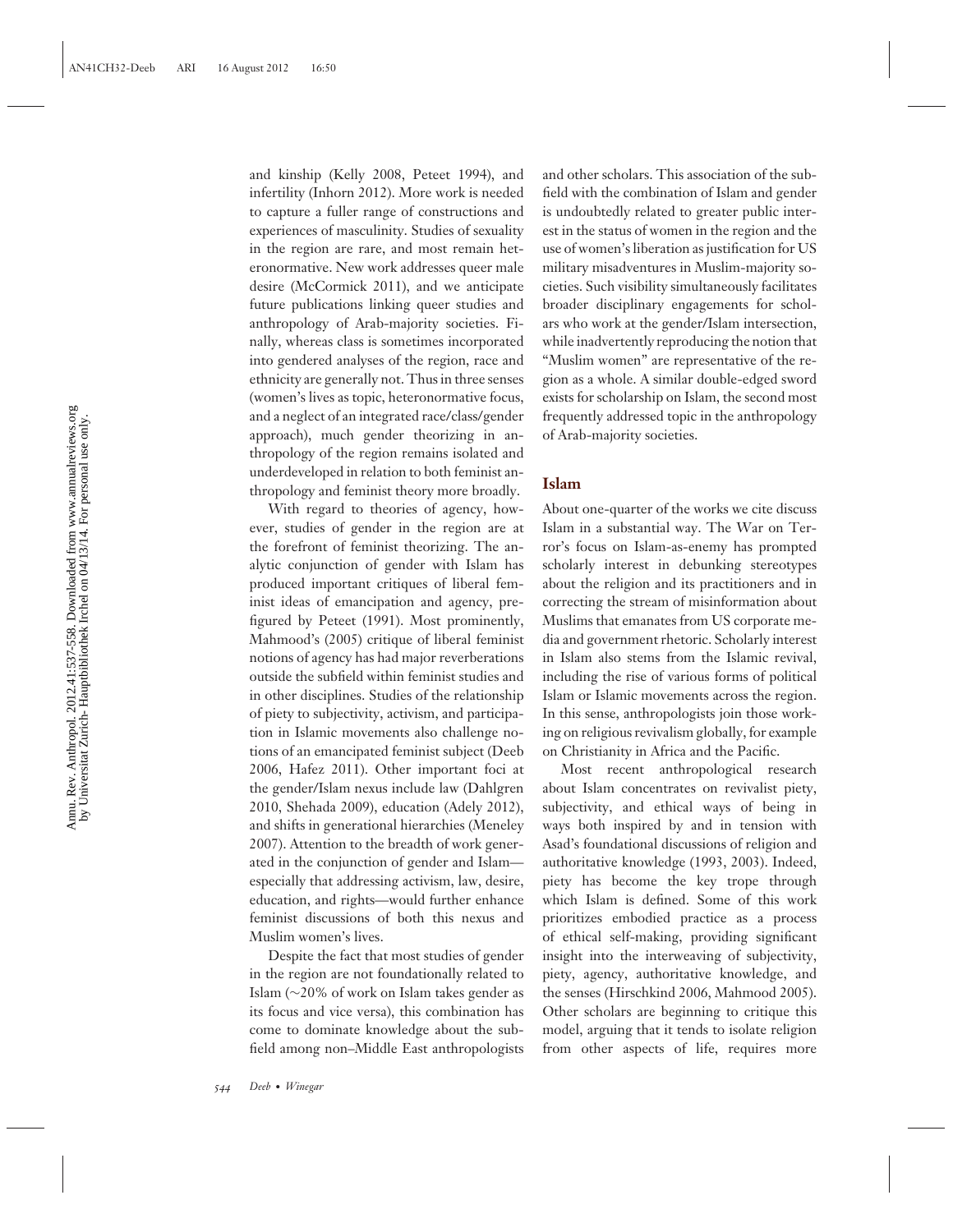ethnographic depth, centers mainly on the urban-middle/upper-middle classes, and, most critically, assumes religiosity as coherent and uniformly dominant. They call alternate attention to the multifaceted and intensely socially embedded nature of subjectivity, embodiment, and moralities (Deeb & Harb 2012, Hafez 2011, Pandolfo 2007, Schielke 2009). Varisco (2005) has also called for more ethnographic attention to religion within social worlds, in a critical response to Geertz's representations of Islam different from that of Asad (1993).

Asad's notion of Islam as a "discursive tradition"—when understood as highlighting the relationships among institutions, texts, histories, communities, and everyday experiences and practices—also informs recent discussions of Muslim publics, modernity, and forms of knowledge in useful ways that highlight the complex interplay between piety and authority (Agrama 2010a, Deeb 2006, Mittermaier 2011). The focus on institutional forms of authoritative knowledge also undergirds work addressing law as well as youth and education (Adely 2012, Starrett 1998) in ways prefigured by Eickelman's (1992) earlier article on Islamic knowledge and mass education in the Arab world. Several strong recent works on fatwas, personal status law, and shari'a courts provide important insights into the connections among personal, religious, legal, and institutional authority (Agrama 2010a, Clarke 2009, Dahlgren 2010, Messick 1996, Rosen 1995, Shehada 2009).

Most of this research understandably centers on urban and revivalist forms of Islamic practice because these have become hegemonic throughout the region. These studies provide crucial insight into the relationship of middle-class or elite urban populations to revivalist processes and to broader religious and social change. Few scholars, however, focus on nonhegemonic, especially provincial or rural, practices that may not fit completely within revivalist ideas (notable exceptions include Boddy 1989, El-Aswad 2002, Mittermaier 2011, Schielke 2012). Given that many Arabmajority countries continue to have relatively

high illiteracy rates and rural populations, neglect of practices that may be in tension with dominant forms amounts to a significant omission. Treatments of ritual have also narrowed such that it is generally addressed in relation to revivalist self-disciplining or opposition to nonauthenticated practice. The current configuration of research on Islam also lends itself to assumptions of homogeneity. Egypt is often taken as the defining site for revivalist forms of knowledge and practice, which may dilute our understanding of differences in these movements related to various sectarian and national histories.

In addition to paying more attention to Islamic ideologies and practice across classes and regional geographies, anthropologists should push their analyses of religion in the region beyond the dominant paradigms. It is noteworthy that little anthropological work exists on Christians or other religious minorities in the region (one exception is Shenoda 2012). Such scholarship would disrupt assumptions about Sunni Islam as universally representative. One can also examine transnational circulations of religious commodities and of people on pilgrimages (Pinto 2007, Starrett 1995). Research on Sufis and saint veneration offers other perspectives on power and subjectivity, as well as on the tensions between revivalist and other conceptions of Islam (Hammoudi 1997, Mittermaier 2011, Reeves 1995, Scheele 2007, Schielke 2012). Work on new kinship formations (Bargach 2002, Clarke 2009) and medical/health concerns (Doumato 2000, Hamdy 2012, Spadola 2009) productively takes up the convergence of religion with these topical trends in the subfield. Islam will, and should, remain an important area of research for anthropology of Arabmajority societies, in keeping with the interests of many of our interlocutors as well as broader geopolitical and anthropological trends.

#### **Nationalism and the State**

A rich new area of scholarship examines nationalism and the state, particularly in Egypt, Palestine, and the Gulf. Indeed, most works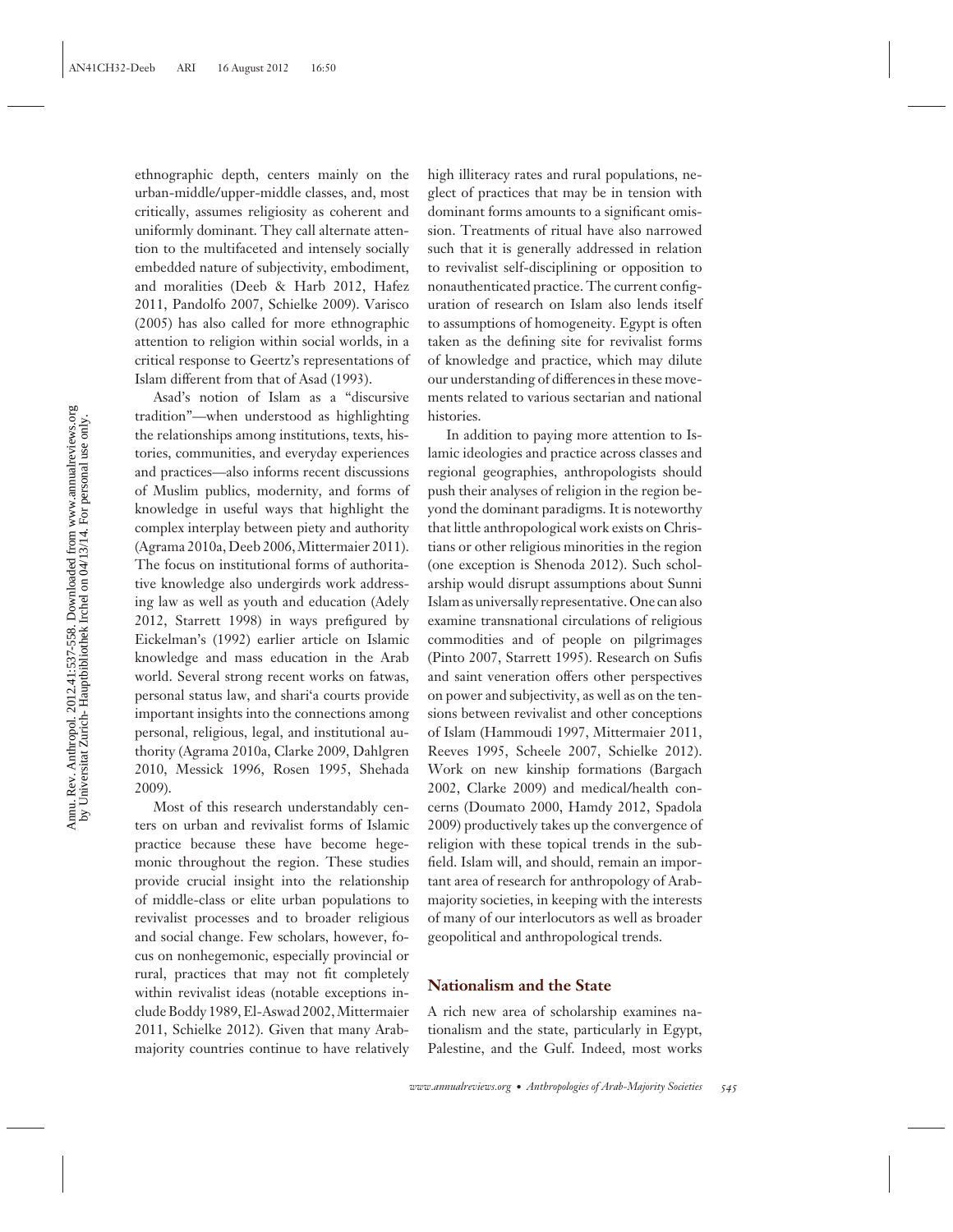on these locations often concentrate on these topics, perhaps because Egypt has the largest state apparatus in the region and a particularly intense history of developmentalist interventions, Palestine persists in an anticolonial nationalist struggle for a sovereign nation-state, and Gulf monarchies are relatively unique forms of rule globally with rentier economies. Such analyses reflect disciplinary interest in how the nation is constructed, experienced, and represented in everyday life, including through engagement with visual, discursive, and material culture. They also reflect interest in the role of the state in disciplinary processes (especially related to gender, ethnicity, and class) and the ways that state power and practices are shifting in relation to neoliberal globalization. Most scholars examine nationalism and the state as coconstitutive. For example, research on citizenship, mobility, and sovereignty nearly always examines nationalism as a part of these processes. Work on governmentality, bureaucracy, and NGOs engages less with questions of nationalism, reminding us that nation and state are separate analytic categories that should nonetheless be held in productive tension with one another.

Egypt, Palestine, and the Gulf inspire the most work on nationalism and/or the state but with different topical foci. Anthropologists examine how the Egyptian state tries to manage, suppress, or discipline religious activity or how people engage state projects vis-a-vis ` religious practice (Agrama 2010b, Hirschkind 2006, Starrett 1998), as well as how nationalism and the state are constituted through cultural production/consumption (Abu-Lughod 2005, Armbrust 1996, Winegar 2006). Palestine anthropologists focus on how Israeli state structures and practices curtail Palestinian mobility, sovereignty, and citizenship and shape Palestinian nationalism (Abowd 2007; Bowman 2007; Jean-Klein 2000; Kanaaneh 2002, 2008; Sa'ar 1998). Gulf anthropologists critically examine the legal structures governing citizenship and migrants' lives and mobility and their effects on nationalism (Gardner 2010, Longva 1997, Mahdavi 2011, Nagy 2000). It is curious that few studies on these topics exist elsewhere; one of the most notable exceptions is Shryock's (1997) analysis of the relationship of Jordanian state nationalism to tribal historical narratives. Considering this work together suggests that we should expand our approaches to nationalism and the state by reading outside of country contexts to see how insights from one might be fruitful in another.

Future research should explore how state power is reproduced, subjectivated, or resisted in practice in state institutions themselves, rather than just assuming coherent state projects via analysis of state discourses. Feldman's (2008) examination of bureaucratic work and its materiality is one example of such inquiry. Other innovative work reminds us to think more about the absence or margins of the state, when it breaks down or cedes responsibility for some areas of society as the result of wars, sectarianism, neoliberalism, or sovereignty struggles (Elyachar 2005, Kosmatopoulos 2011, Obeid 2010). There appears to be less work on development than in other world regions, a notable lacuna given long-standing regional rhetorics and forms of state development, the recent efflorescence of development NGOs and microcredit, an influx of Western development money after 9/11, and the United Nations' problematic framings of what it calls "Arab human development." Additional new lines of research to follow include gender/health-development projects (Ali 2002, de Regt 2007); historical and contemporary links among gender, capitalism, and development (Bernal 1994); urban planning (Kanna 2011, Nagy 2000, Totah 2009); NGOs and governmentality (de Cesari 2010, Elyachar 2005); and the connections among international aid, local bureaucracies, and applied anthropology (Chatty 1996, de Regt 2007). Finally, the existence of migrant and diaspora communities in most Arab-majority countries and the lack of state sovereignty in Palestine serve as opportunities to analyze further the relationships between nation and state, and nation and geography. Nationalism and the state should remain major areas of inquiry,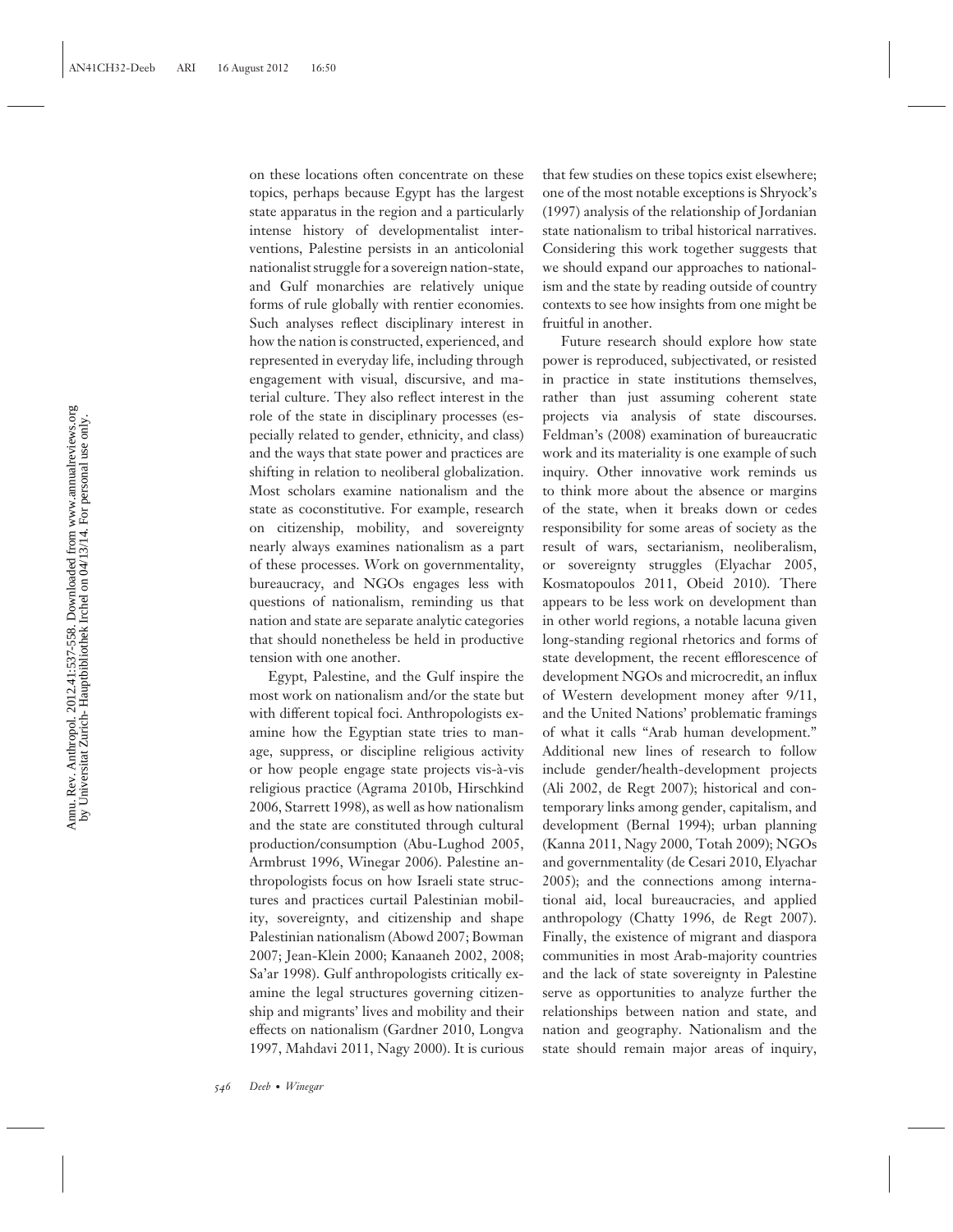#### **Cultural Production and Consumption**

There is now a rich body of scholarship on cultural production, which reflects its emergence as a popular topic in anthropology, especially as a part of capitalist globalization processes. Whereas poetry, songs, and storytelling in un-mass-mediated, often rural, and nonelite contexts have unfortunately received less attention of late, scholars now examine film, video, television, radio, recorded music, and art worlds, taking commodification and global cultural and technological circuits as key elements of analysis. Several frames dominate: regional/global circulations of art forms and mass media (Bishara 2008, Goodman 2005, Shannon 2003), the production of nationalist modernities and modern subjects (Abu-Lughod 2005, Armbrust 1996, Furani 2008, Salamandra 2004, Scheid 2009, Shannon 2006, Winegar 2006), the relationship between aesthetics and the senses (Allen 2009, Miller 2007), and governance and authority (de Cesari 2010, Miller  $2007$ ).<sup>8</sup>

Most of these works consider consumption of cultural production, and consumption studies have multiplied in response to the spread of global media technologies, increases in migration, shifts in social class formations, and the rise of tourism studies in anthropology. Drawing on a classic anthropological theme, these scholars often focus on how people construct distinction through their consumption practices. Yet they do so by addressing the intensification of consumer logics as neoliberalism has spread, and they also consider the concomitant facilitation of new forms of distinction. Three approaches stand out. The first

connects consumption with space, including sites of consumption (e.g., malls, coffee shops) and changing notions of the public/private (de Koning 2009; Meneley 1996, 2007; Peterson 2010); how people's movement (e.g., through migration, shopping trips) influences consumption and modes of distinction, sometimes via the manipulation of space back home (Forte 2001, McMurray 2001); and links between consumption, urban preservation, and heritage (Kuppinger 1998, Salamandra 2004, Totah 2009). The second approach sees tourism as intimately tied to the creation of commodified notions of nation and history (Kuppinger 1998, Salamandra 2004, Shryock 2004, Wynn 2007), sexuality (McCormick 2011, Wynn 2007), and religion (Pinto 2007). Finally, anthropologists are attending to how religious media reshape communities and knowledge production (Hirschkind 2006, Moll 2010, Starrett 1995). Starrett's early theorizing on religious commodities, especially their political economy and materiality, and Hirschkind's and Moll's attention to consumption and the sensorium, contain seeds for future research. As with other topics, consumption is usually examined in urban middle-class communities. Expanding this scope, as the work of Abu-Lughod (2005), Ghannam (2002), and McMurray (2001) suggests, will foster greater understanding of how consumer logics overlay or chafe against other social values and forms of community. All this work shows the centrality of cultural production and consumption to unraveling the main challenges and tensions of social life in contexts of intensifying capitalist logics.

#### **Violence**

Violence forms the backdrop for anthropologists who work in Palestine, Lebanon, and Iraq, several of whom go further to address violence as an integral part of their work, linking it to abiding scholarly themes in ways that offer new perspectives on them. In this vein, scholars have analyzed narratives of violent events as both constitutive of and constituted by social relations (Gilsenan 1996, Hage

<sup>8</sup>See also the essays in the special issue of *Visual Anthropology* edited by Walter Armbrust in 1998.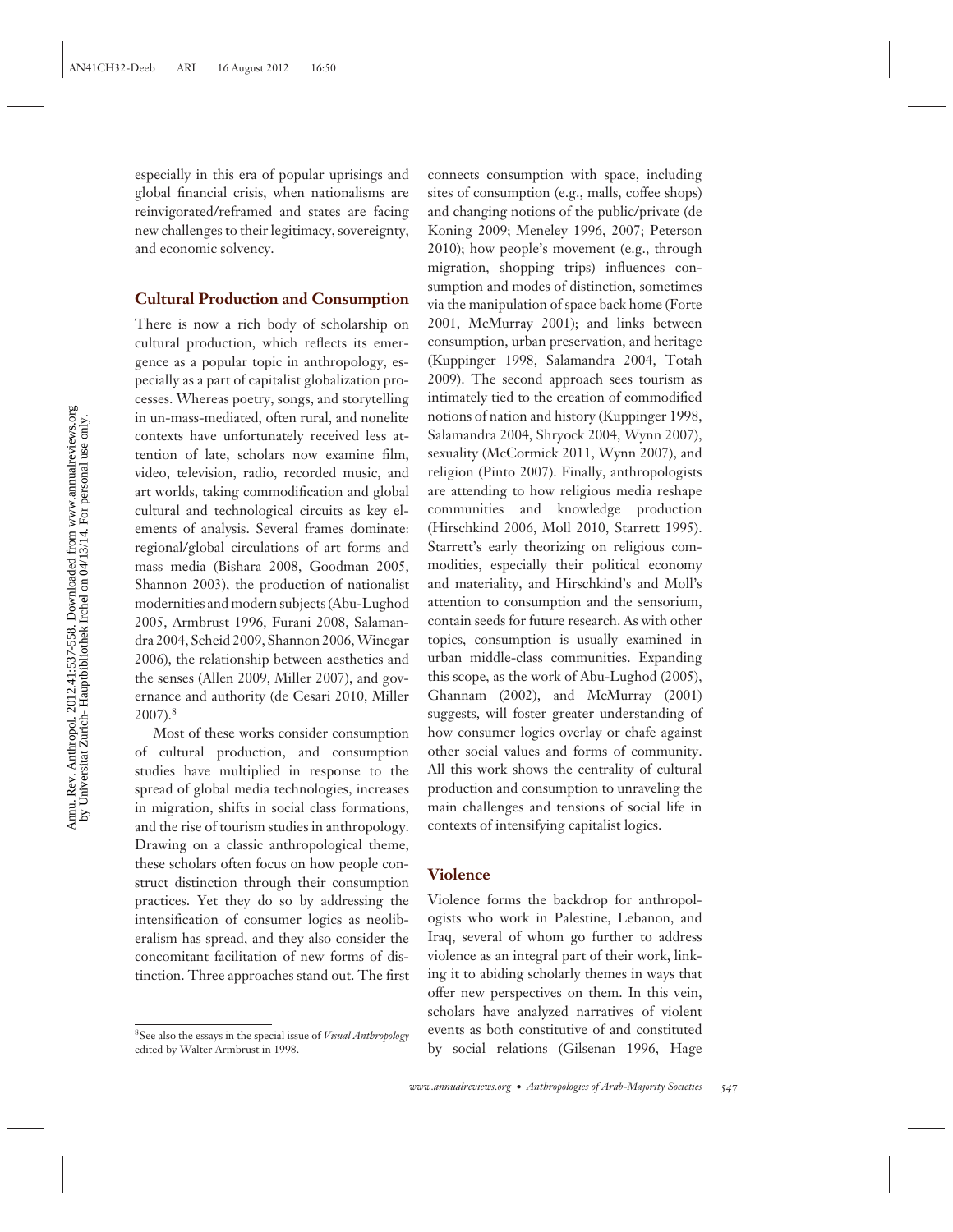2009), the impact of violence on women's lives (Al-Ali & Pratt 2009), and how violence reconfigures space (Al-Mohammad 2007, Allen 2008, Bornstein 2002, Monroe 2011, Peteet 2005, Sawalha 2010). Scholarship on activism and resistance is another key theme in this area, as anthropologists provide cultural rereadings of violent resistance against the Israeli occupation (Abufarha 2009) and examine nonviolent forms of social and political activism (Hermez 2011, Peteet 1991).

New approaches to violence examine its routinization (Allen 2008, Kelly 2008) and relationship to constructions of masculinity (Peteet 1994). Because anthropologists are aware of the difficulties of writing about and experiencing war and occupation with one's interlocutors, witnessing is a powerful theme in these writings. Although some anthropologists reflect sensitively on fieldwork in and writing about violent conflict (Caton 2005), more frequently witnessing takes on overt political meaning, especially in situations that are mis- or underreported in the US media, namely the US invasion and occupation of Iraq (Al-Ali & Pratt 2009; Al-Mohammad 2007, 2010), the Israeli occupation of Palestine (Abufarha 2009, Allen 2008, Bornstein 2002, Peteet 1994), and the Israeli invasions of Lebanon (Hage 2009, Hermez 2011). Whether explicitly or not, writing about US and Israeli state violence against one's interlocutors becomes a political act.

#### **Memory/History**

Memory/history is another newly rich topic, prefigured by Webber's (1991) research on memory work in Tunisia. Some anthropologists bring ethnographic methodologies and insights into social history when writing historical ethnographies on myriad topics, including British colonialism in the Sudan (Boddy 2007), Wahhabi conquest of the Arabian peninsula (Doumato 2000), centuries of Hadrami migration across the Indian ocean (Ho 2006), French colonial legal interventions in Morocco (Hoffman 2010), mandate-era governing practices in Gaza (Feldman 2008), and the transnational construction of taste in mandateera Lebanon (Scheid 2009). Others interrogate the relationships among memory, memorialization, oral histories, and historiography (Davis 2011, Sayigh 1994, Shryock 1997, Swedenberg 1995).

Contests over memory and history and the often fraught relationship of memory to "official" historical discourse are significant arenas of research. Shryock (1997) suggests that the impulse among Jordan's tribes to write history must be understood as a response to nationalist historical discourse. Several works on Palestine emphasize struggles over historical representation as articulated through memory, nationalist, and Zionist discourses, including Swedenberg's (1995) analysis of competing representations of the 1936–1939 peasant revolt, Slyomovics's (1998) discussion of Jewish and Arab constructions of memories of place through narrative and material culture, and Davis's (2011) ethnography about how Palestinians understand and write the histories of their villages of origin. Scholarship on memory in Palestine also highlights everyday forms of commemorative practice (Davis 2011) or memory's inscription into landscape (Peteet 2005), a thematic link also important in work on memorialization in postwar Lebanon (Sawalha 2010, Volk 2010).

In places where contestations of memory/history are less obvious, scholars examine a wide range of issues, including experiences of temporality in a context of rapid change produced by oil wealth (Limbert 2010), memory in relation to dreams and subjectivity (Pandolfo 1997), memoirs of disappearance and torture in recent Moroccan history (Slyomovics 2005), and how elites employ acts of memory-making to alleviate their loss of status (vom Bruck 2005). As interest in the history-memory nexus continues in anthropology, new work bridging the thematic emphases of different locations may highlight contestations over history/memory in places where it is less expected and may shed new light on how war, violence, and revolution are experienced and commemorated.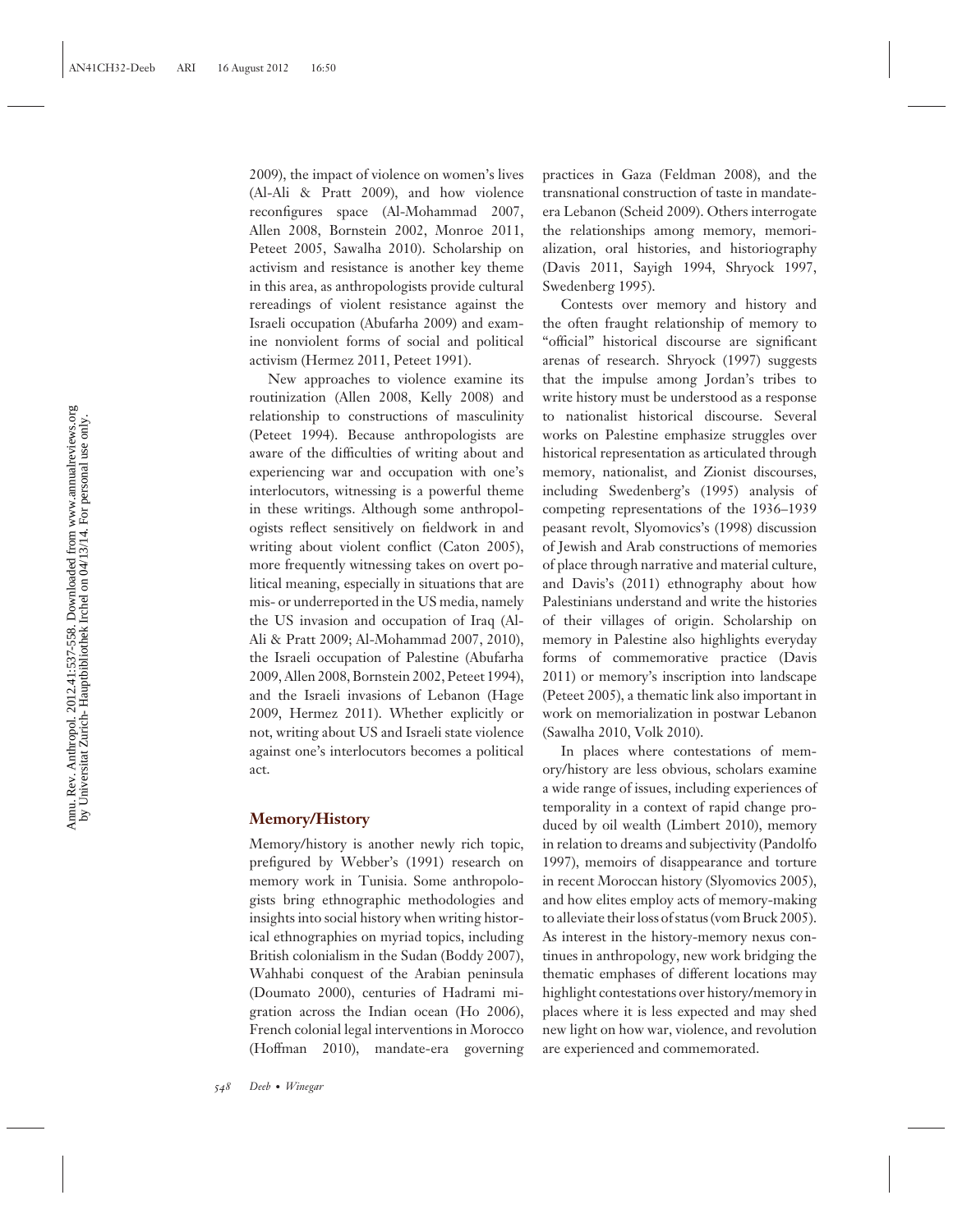#### **EMERGING AREAS AND LACUNAE**

Emerging topical and theoretical interests that will push the subfield toward new directions include race/ethnicity, embodiment, space/mobility, science and technology, emotion, youth, secularism, and law. Research on these topics has been motivated by broader theoretical shifts within anthropology, scholarly political commitments, critiques internal to Middle East studies, and changing political and economic conditions, agendas, and events in the region.

Studies of constructions of race/ethnicity, racialization processes, and racialized social hierarchies constitute a small but important topic. In Morocco, Boum (2010) and Levy (2000) examine how Jews become ethnicized, and Ilahiane (2004) shows how Berber, Arab, and Haratine (black) ethnicities are constructed through agricultural practices. Others analyze how Berber ethnicities are politicized in ways that create raced and gendered notions of homeland (Goodman 2005, Hoffman 2008, Silverstein 2011). Fabos (2008), Fadlalla (2007), and Smith (2009) discuss how ethnic minorities in Egypt and the Sudan are racialized and how they construct identity by making women the bearers of authenticity. Gulf scholars examine how migrants and ex-slaves are racialized and ethnicized via legal systems, the built environment, histories of transnational connection, and interpretations of rapid social change (Chatty 2010, Gardner 2010, Kanna 2011, Limbert 2010, Longva 1997, Nagy 1998).

Notably, it remains unusual for Middle East scholars to consider these issues unless they work directly with populations understood as racial/ethnic minorities, such as Asian or sub-Saharan African migrants, Berbers, or Nubians. Such a perspective could be productively expanded to countries beyond North Africa and the Gulf. It could also be useful to understanding many other situations of structural hierarchies and stereotyping, as in recent research about the racialization of Palestinians through the built environment (Rabinowitz 1997). Anthropologists could also investigate racialization processes among Arabs, e.g., how Syrians in Lebanon or southerners in Egypt are racialized via phenotypical or linguistic assumptions and stereotypes, or how religious minorities, including Chaldean, Maronite, and other Christian groups, are figured as "ethnic." This is one area where anthropology of Arab-majority societies lags behind the discipline and where it could benefit from engagement with critical race theory. We caution against any simplistic application of theoretical paradigms of race developed from other geographic and historical contexts. At the same time, more attention to racialization processes in the Middle East will bring new questions to anthropological theorizing about race and ethnicity more generally. Scholars should maintain a critical tension between our analytic categories and local practices/categories; often there is no local category of race and/or no acknowledgment of racialization processes. It is still crucial, however, to pay ethnographic attention to the role (sometimes hidden or denied) that racial ideologies and categories may play in the constitution of difference.

Research on the body and embodiment—in relation to ritual, colonial, and/or modern projects to shape the body, and movement and temporality—suggests promising new directions, many prefigured by Boddy (1989). In different ways, Peteet (1994) and Mahmood (2005) examine how embodied ritual (e.g., torture of male Palestinians and prayer among female Egyptians) works to create gendered moral selves. Mahmood, Hirschkind (2006), and Hamdy (2012) explore the connections between Islamic ethics and modern forms of power as they shape embodied subjectivities as well as notions of the body itself. Ali (2002) and Boddy (2007) focus on how modern forms of power control women's bodies via "civilizing" medical interventions. Exciting new studies rework Bourdieu's theories of embodiment to reveal complex relationships among inherited/cultivated bodily practices and space/mobility, class, gender, and temporality (Elyachar 2011, Ghannam 2011).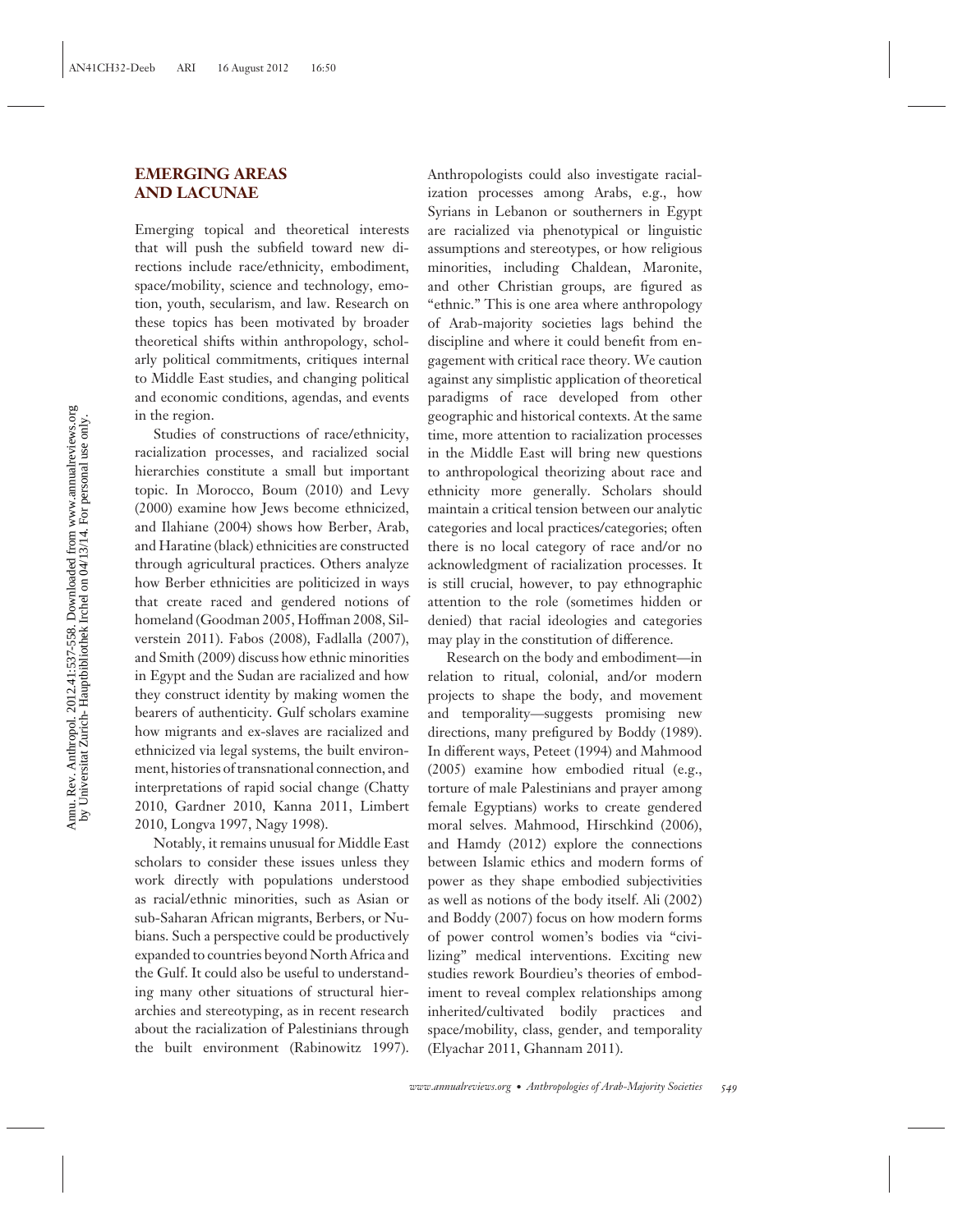Studies that examine space are opening new ways to understand exclusions and social group formation. Ho (2006) and Pinto (2007) examine transnational community-making via religious or kin-based movement. Ghannam (2002), McMurray (2001), and Peleikis (2003) show how transnational migration reshapes class, gender, and community back home. Monroe (2011) and Kuppinger (1998, 2004) examine how urban spatial organization creates class enclaves and hierarchies in Lebanon and Egypt, respectively. Many scholars explore the Israeli state's power by attending to its manipulation of space, and specifically restrictions on Palestinian mobility and practices of ethnic enclaving (Abowd 2007, Bornstein 2002, Bowman 2007, Rabinowitz 1997, Wick 2011). Future work could pay more attention to the intensifying practices of security and surveillance in relation to space in the region, for example in refugee camps, migrant worker camps, virtual spaces, gated communities, postconflict cities, and public space more generally.

Contrasting with popular media depictions of angry Arab men, scholars have also begun to explore the connection between emotion and political subjectivity in ways that bear further scrutiny. Abu-Lughod (2005) built on earlier work on sentiment among the Bedouin to examine how television melodrama constructs individuated national subjects. Focusing on boredom, exasperation, and the ordinary, Allen (2008, 2009), Kelly (2008), and Winegar (2012) underscore the relationship between affect and how people stage political claims or acquire political agency. Al-Mohammed's work in Iraq (2007) connects bodily processes and shame with people's experiences of state-sponsored violence, Pandolfo's (2007) discussion of Moroccan youth's experiences of despair integrates an analysis of religious subjectivity with a psychoanalytic model, and Hage (2009) reflects on emotions shared between anthropologists and their subjects, in his case hatred of Israeli state violence. Moving away from negative emotions, Schielke looks at joy in saint celebrations (2012) and conflicting desires for love and piety (2009), and Deeb & Harb (2012) consider leisure and

fun. There is still little research on love, an emotion with extraordinary elaboration in regional popular culture.

Anthropologists are now turning their attention to Arab youth, partly as a result of new interest in youth in the broader discipline. For the most part, these scholars maintain a critical stance toward the construction of youth as a category in scholarly and political discourses and projects. Youth and their interpellation as a category are a key aspect of many of the works discussed in earlier sections, including those on Islam, education, and emotion. Significant new approaches include explorations of how youth reorient space through religious and leisure practices and negotiate different moral aspirations (Deeb & Harb 2012, Meneley 2007, Schielke 2009), how youth negotiate demands for authenticity and cosmopolitanism (Peterson 2010), and the construction of youth as a category in development projects (Sukarieh & Tannok 2008). Starrett (1998) and Peterson (2010) turn needed attention to youth material culture. No doubt the current international fascination with Arab youth and their visibility in the ongoing uprisings will foster much future research in this area, but it will need to develop strong approaches to youth (perhaps drawing on theories of generations) to avoid the thinness that characterizes media frenzy on the topic.

Attention to Islamic revivals has reinvigorated concern with the secular and secularism. Work that addresses feminism and gender activists in relation to both Islamism and the state provided an early challenge to the assumed dichotomy between Islamist and secularist ideologies and practices (Al-Ali 2000, Hale 1996). Criticism of this assumed dichotomy has continued in analyses of the inseparability of religion and secularism in Islamic women activists' subjectivities (Hafez 2011), the piety movement's focus on reforming "popular" rather than secular practices (Elyachar 2011), and shared notions of modernity underlying Islamist and secularist responses to mulid festivals (Schielke 2012). Other work explicitly builds on Asad's (2003) call for anthropological study of secularisms and the secular as a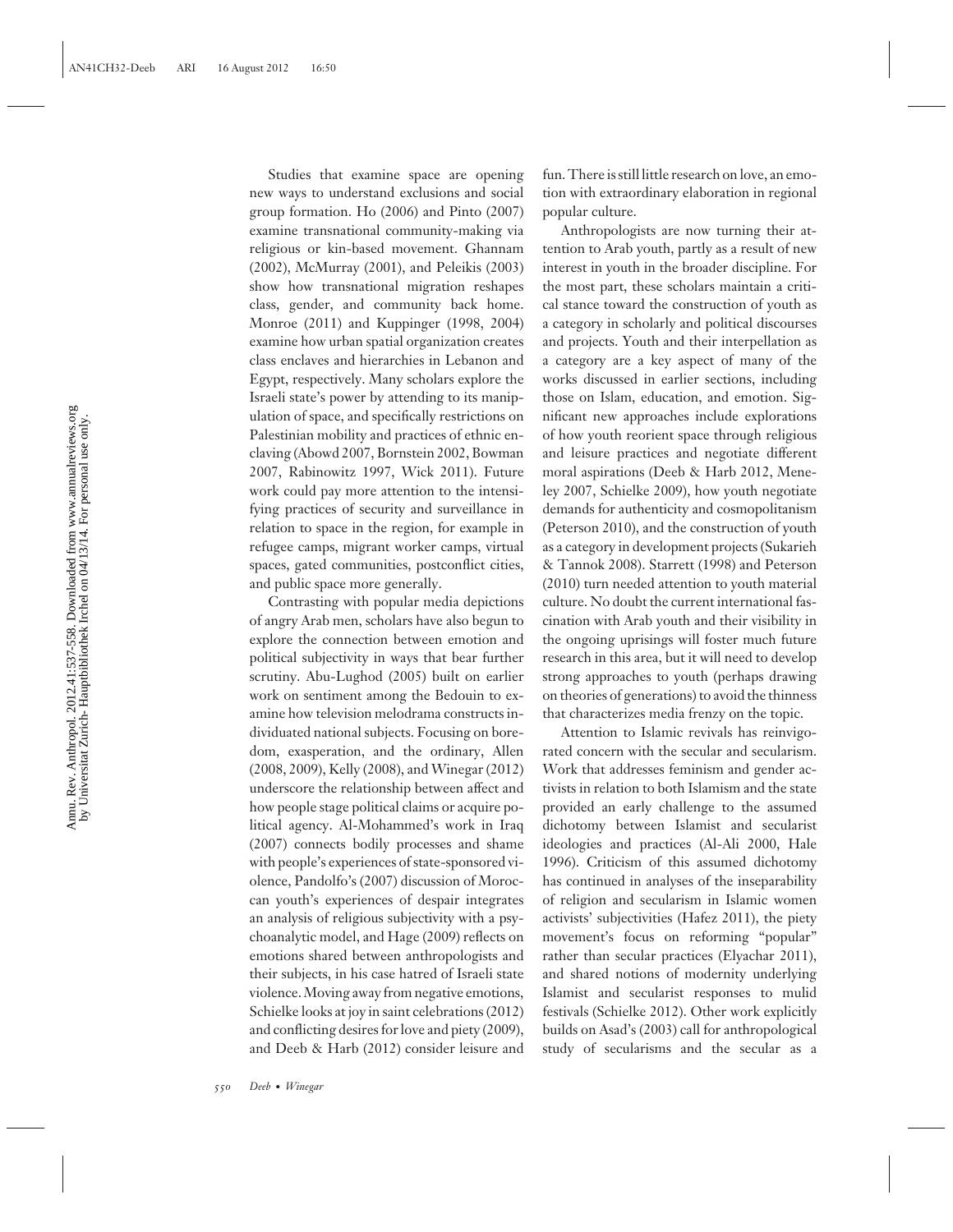Annu. Rev. Anthropol. 2012.41:537-558. Downloaded from www.annualreviews.org<br>by Universitat Zurich-Hauptbibliothek Irchel on 04/13/14. For personal use only. Annu. Rev. Anthropol. 2012.41:537-558. Downloaded from www.annualreviews.org by Universitat Zurich- Hauptbibliothek Irchel on 04/13/14. For personal use only.

category in its own right. Such investigations analyze law to show how secularism's power actually derives from its blurring of religion and politics (Agrama 2010b) and poetry to reveal the secular-modern relationship (Furani 2008). Few of these studies provide ethnographic insight into how secularism is lived and experienced (exceptions are Al-Ali and Hafez), and the vast majority focus on Egypt (exceptions are Furani and Hale). Starrett's (2010) critique of recent scholarship on secularism highlights the weaknesses of using secularism as an analytic concept, rather than one that is produced and contested in social life.

The emergence of law and human rights as exciting topics of research is revealed in the aforementioned investigations of Islamic legal systems, family law, and their intersection with modern forms of power. More research is needed, along the lines of Hoffman (2010) or Messick (1996), to see how different legal systems interacted historically and how social actors negotiate(d) changes in the legal sphere. Another vibrant line of inquiry critiques the way that contemporary legal systems, particularly those concerned with rights, actually create/reproduce mechanisms of exclusion (Kelly 2006, Longva 1997). Other work directly examines human rights discourse, prefigured by Kevin Dwyer's early work on local variation in human rights. New scholarship focuses on performances of human rights by activists and detainees (Slyomovics 2005) and is increasingly interested in viewing human rights, humanitarianism, and international aid as part of a globalized regime of power deeply embedded in state politics (Abu-Lughod 2011, Allen 2009, Fassin 2008, Feldman 2007, Gabiam 2012).

In part as a result of the War on Terror, several anthropologists, including ourselves, have criticized global/Western discourses about the Middle East, Islam, and/or Arabs and have provided influential anthropological perspectives on Western discursive formations and practices (e.g., Asad 1993, 2003; Hirschkind & Mahmood 2002; Ho 2004). Other anthropologists deconstruct representations of the

region and its inhabitants by examining how people use and manipulate notions of culture on the ground (Bishara 2003, Peutz 2011; see also essays in the winter 2009 issue of *Review of Middle East Studies*). Diaspora scholars also break bounded notions of culture by highlighting how diaspora politics and social relations shape those in homelands (Hale 2009, Ho 2006, Silverstein 2011).

We end by calling attention to a number of lacunae in anthropologies of Arab-majority societies, areas that are unexpectedly anemic even though they are important in the broader discipline or to the social lives of people in the region. These include finance, sports, environment, and labor movements. Initial writing on the Internet (spearheaded by Jon Anderson, Dale Eickelman, and Daniel Varisco) suggests that more research is needed to elucidate how it changes knowledge–power relations and shapes social activism and community-making. There are notably fewer works on language compared with other world regions (exceptions include Caton 1990, Goodman 2005, Haeri 2003, Hoffman 2008, Miller 2007, Peterson 2010, Riskedahl 2011), given that this is a disciplinary subfield. Although analyses of infertility have begun to incorporate insights from science and technology studies (STS) and Hamdy (2012) goes further to integrate STS, bioethics, and Islamic ethics, STS has yet to inform anthropology of the region adequately. There is a significant gap in our knowledge of how global technologies and science practices and ideologies are locally constituted. The intersection of queer studies and anthropology of the region is nascent, and we look forward to future ethnographic work on nonheteronormative practices, ideologies, and identities that focuses on both urban and rural areas and includes both self-defined queer communities and individuals and those for whom Western categories of sexuality are largely meaningless. Given historical associations of the region with exoticism and the difficulties of such research on the ground, researchers will have to tread carefully, but the benefits to feminist and queer theory and to ethnography will be great. The interest in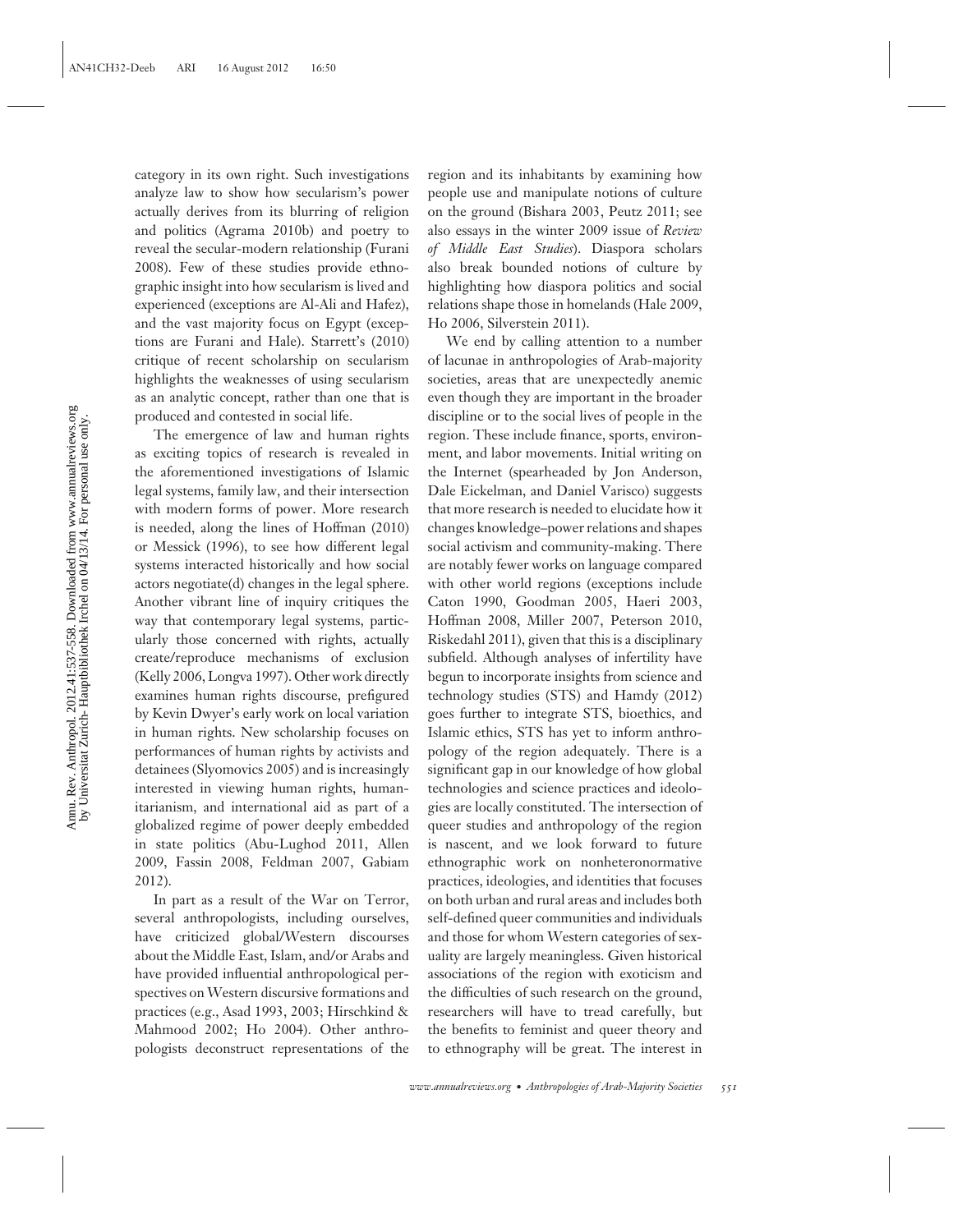urban-middle-class life that has dominated the past decades has turned us away from developing analyses of how people handle extreme immiseration (but see Crawford 2008, Fadlalla 2007, Peutz 2011). Last, several new topical areas within anthropology have yet to take root substantially in the subfield, though we anticipate and hope that they will in coming years. These include multispecies and animal studies, disability (but see Kisch 2008), natural disasters, resource management and sustainability (including the natural environment and infrastructure), corporations, postsocialist perspectives, and, of course, revolution. As we go to press, journals such as *American Ethnologist*, *Cultural Anthropology*, and *Nations and Nationalism* have begun publishing anthropological work on the revolutions.<sup>9</sup>

We anticipate that many of these lacunae will be addressed soon, as some are currently being researched by graduate students who are poised to change the anthropology of Arabmajority societies once again. With greater attention to these research topics and theoretical tensions, the subfield has the potential to play a major role in shaping anthropology more generally. Insights gained from such an endeavor could also have a crucial effect on how Arab-majority societies come to be represented in scholarship and beyond. This is especially important if we are to advocate more complex understandings of the region and its communities—especially understandings that are not open to co-optation, intended or otherwise, within the logics of global capital and war.

#### **DISCLOSURE STATEMENT**

The authors are not aware of any affiliations, memberships, funding, or financial holdings that might be perceived as affecting the objectivity of this review.

#### **ACKNOWLEDGMENTS**

For their critical help and readings, we thank Lila Abu-Lughod, Lori Allen, Micaela di Leonardo, Tessa Farmer, Ilana Feldman, Katherine Hoffman, Shalini Shankar, Andrew Shryock, and an anonymous reviewer. Any oversights are unintended; any misinterpretations are our own.

#### **LITERATURE CITED**

Abowd T. 2007. National boundaries, colonized spaces: the gendered politics of residential life in contemporary Jerusalem. *Anthropol. Q.* 80(4):997–1034

Abu-Lughod L. 1989. Zones of theory in the anthropology of the Arab world.*Annu. Rev. Anthropol.* 18:267–306 Abu-Lughod L. 2005. *Dramas of Nationhood: The Politics of Television in Egypt*. Chicago, IL: Univ. Chicago

- Press
- Abu-Lughod L. 2009. Dialects of women's empowerment: the international circuitry of the Arab Human Development Report 2005. *Int. J. Middle East Stud.* 41(1):83–103

Abu-Lughod L. 2011. Seductions of the "honor crime." *Differences* 22(1):17–63

- Abufarha N. 2009. *The Making of a Human Bomb: An Ethnography of Palestinian Resistance*. Durham, NC: Duke Univ. Press
- Adely FJ. 2009. Educating women for development: the Arab Human Development Report 2005 and the problem with women's choices. *Int. J. Middle East Stud.* 41(1):105–22

Adely FJ. 2012. "God made beautiful things": proper faith and religious authority in a Jordanian High School. *Am. Ethnol.* 39(2):297–312

<sup>9</sup>One can also find excellent anthropological analyses of the ongoing uprisings via online e-zines, including Al-Jazeera English, Jadaliyya, and Middle East Report.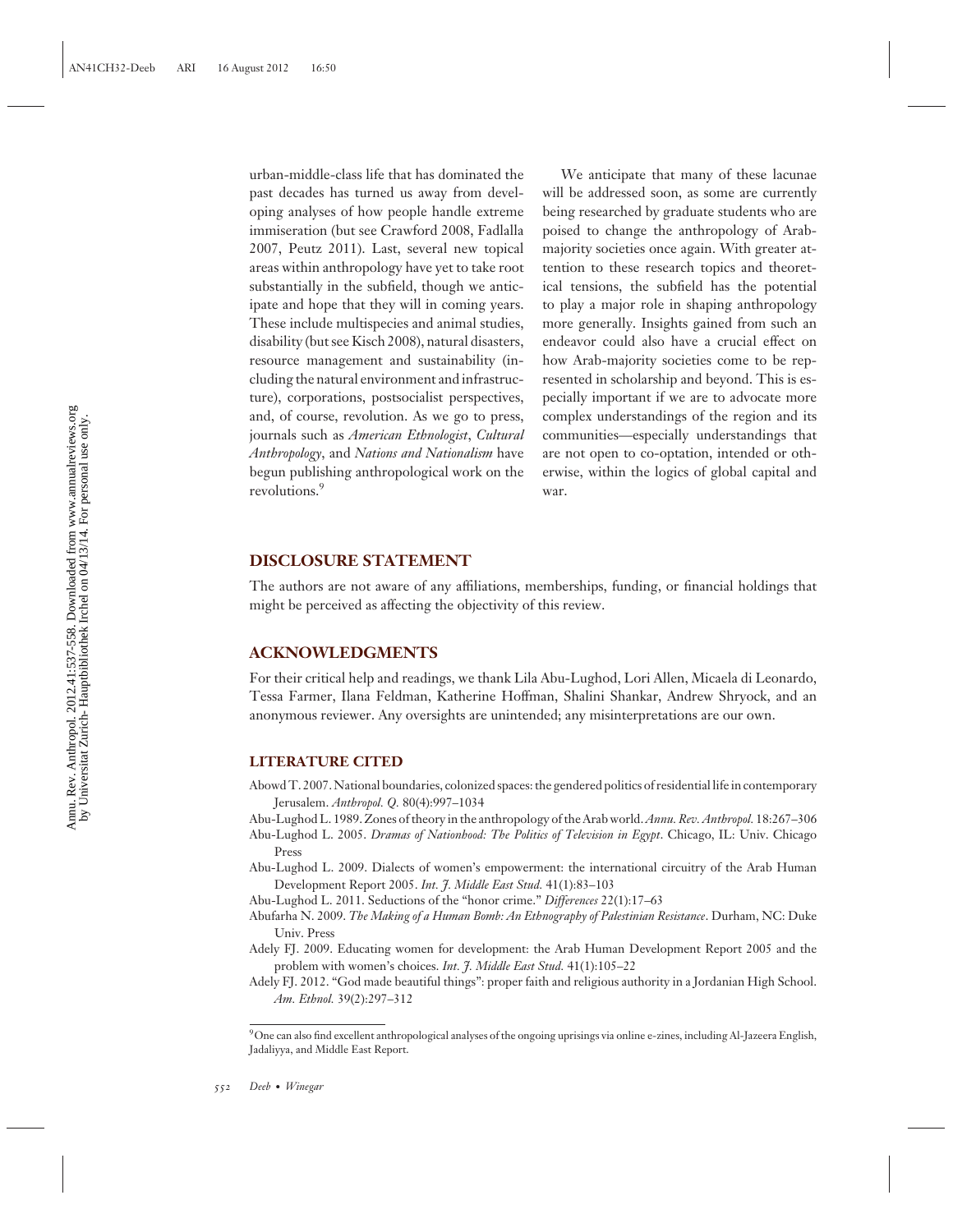- Agrama H. 2010a. Ethics, tradition, authority: toward an anthropology of the fatwa. *Am. Ethnol.* 37(1):2–18
- Agrama H. 2010b. Secularism, sovereignty, indeterminacy: Is Egypt a secular or a religious state? *Comp. Stud. Soc. Hist.* 52(3):495–523
- Al-Ali NS. 2000. *Secularism, Gender and the State in the Middle East: The Egyptian Women's Movement*. Cambridge, UK: Cambridge Univ. Press
- Al-Ali NS, Pratt N. 2009. *What Kind of Liberation? Women and the Occupation of Iraq*. Berkeley: Univ. Calif. Press
- Al-Mohammad H. 2007. Ordure and disorder: the case of Basra and the anthropology of excrement. *Anthropol. Middle East* 2(2):123
- Al-Mohammad H. 2010. Towards an ethics of being-with: intertwinements of life in post-invasion Basra. *Ethnos* 75(4):425–26
- Ali K. 2002. *Planning the Family in Egypt: New Bodies, New Selves*. Austin: Univ. Tex. Press
- Allen L. 2008. Getting by the occupation: how violence became normal during the second Palestinian Intifada. *Cult. Anthropol.* 23(3):453–87
- Allen L. 2009. Martyr bodies in the media: human rights, aesthetics, and the politics of immediation in the Palestinian Intifada. *Am. Ethnol.* 36(1):161–80
- Antoun RT. 2000. Civil society, tribal process, and change in Jordan: an anthropological view. *Int. J. Middle East Stud.* 32(4):441–63
- Armbrust W. 1996. *Mass Culture and Modernism in Egypt*. Cambridge, UK: Cambridge Univ. Press
- Asad T. 1993. *Genealogies of Religion: Discipline and Reasons of Power in Christianity and Islam*. Baltimore, MD: Johns Hopkins Univ. Press
- Asad T. 2003. *Formations of the Secular: Christianity, Islam, Modernity*. Stanford, CA: Stanford Univ. Press
- Bargach J. 2002. *Orphans of Islam: Family, Abandonment and Secret Adoption in Morocco*. Lanham, MD: Rowman & Littlefield
- Bernal V. 1994. Gender, culture, and capitalism: women and the remaking of Islamic "tradition" in a Sudanese village. *Comp. Stud. Soc. Hist.* 36(1):36–67
- Bishara A. 2003. House and homeland: examining sentiments about and claims to Jerusalem and its houses. *Soc. Text* 21(2):141–62
- Bishara A. 2008. Watching U.S. television from the Palestinian street: the media, the state, and representational interventions. *Cult. Anthropol.* 23(3):488–530
- Boddy J. 1989. *Wombs and Alien Spirits: Women, Men, and the Zar Cult in Northern Sudan*. Madison: Univ. Wis. Press
- Boddy J. 2007. *Civilizing Women: British Crusades in Colonial Sudan*. Princeton, NJ: Princeton Univ. Press
- Bornstein AS. 2002. *Crossing the Green Line Between the West Bank and Israel*. Philadelphia: Univ. Penn. Press
- Boum A. 2010. The plastic eye: the politics of Jewish representation in Moroccan museums. *Ethnos* 75(1):49– 77
- Bowman G. 2007. Israel's wall and the logic of encystation: sovereign exception or wild sovereignty? *Focaal* 50:127–36
- Bristol-Rhys J. 2010. *Emirati Women: Generations of Change*. New York: Columbia Univ. Press
- Caton SC. 1990. *"Peaks of Yemen I Summon"*: *Poetry as Cultural Practice in a North Yemeni Tribe*. Berkeley: Univ. Calif. Press
- Caton SC. 2005. *Yemen Chronicle: An Anthropology of War and Mediation*. New York: Hill & Wang
- Chatty D. 1996. *Mobile Pastoralists: Development Planning and Social Change in Oman*. New York: Columbia Univ. Press
- Chatty D. 2010. *Displacement and Dispossession in the Modern Middle East*. New York: Cambridge Univ. Press
- Clarke M. 2009. *Islam and New Kinship: Reproductive Technology and the Shariah in Lebanon*. New York/Oxford: Berghahn Books
- Cole DP. 2003. Where have the Bedouin gone? *Anthropol. Q.* 76(2):235–67
- Crawford D. 2008. *Moroccan Households in the World Economy: Labor and Inequality in a Berber Village*. Baton Rouge: La. State Univ. Press
- Dahlgren S. 2010. *Contesting Realities: The Public Sphere and Morality in Southern Yemen*. Syracuse, NY: Syracuse Univ. Press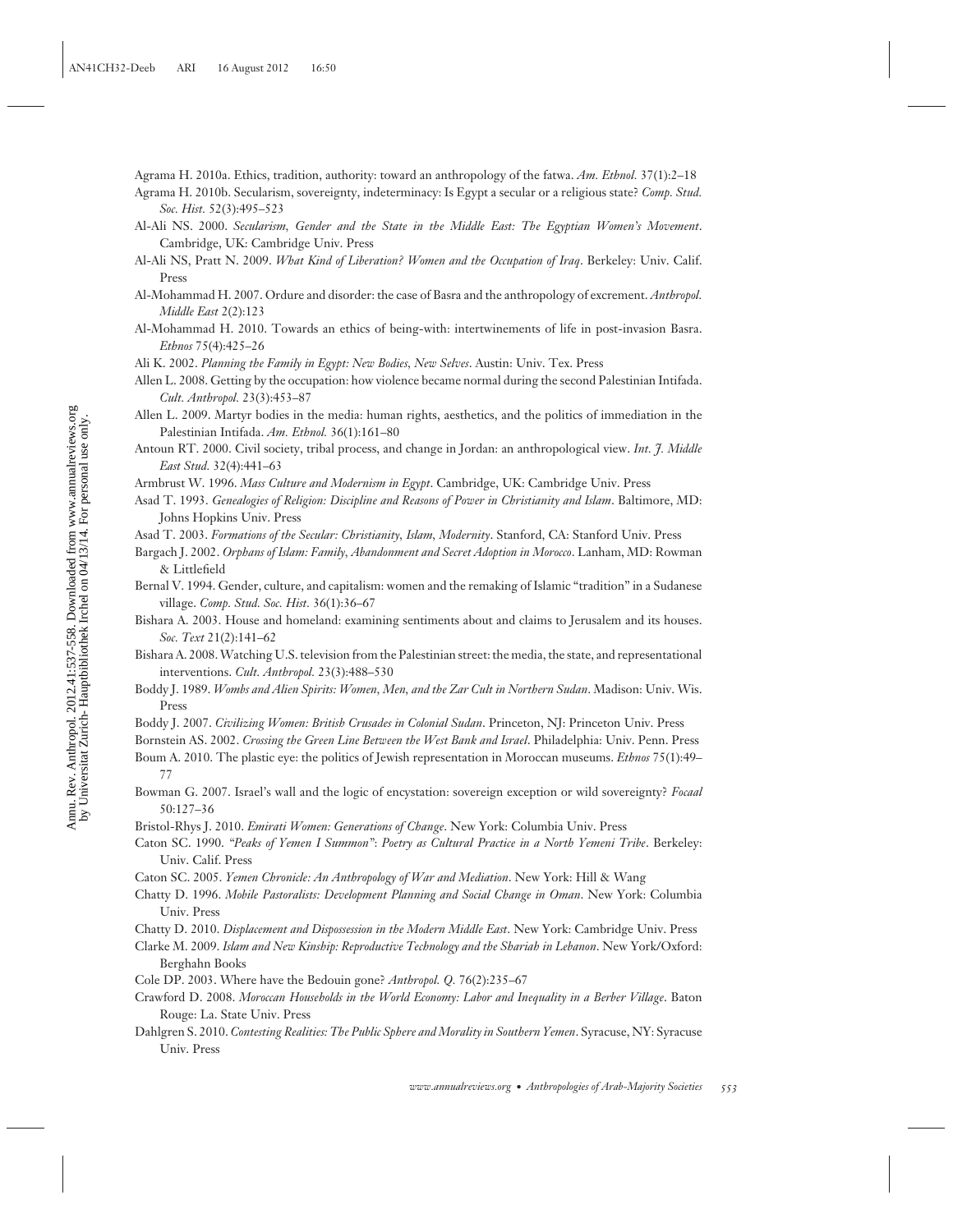Davis R. 2011. *Palestinian Village Histories*. Stanford, CA: Stanford Univ. Press

- de Cesari C. 2010. Creative heritage: Palestinian heritage NGOs and defiant arts of government.*Am. Anthropol.* 112(4):625–37
- Deeb L. 2006. *An Enchanted Modern: Gender and Public Piety in Shi'i Lebanon*. Princeton, NJ: Princeton Univ. Press
- Deeb L, Harb M. 2012. Choosing faith and fun: youth negotiations of morality in South Beirut. *Ethnos.* In press
- de Koning A. 2009. *Global Dreams: Class, Gender, and Public Space in Cosmopolitan Cairo*. Cairo: Am. Univ. Cairo Press
- De Regt M. 2007. *Pioneers or Pawns? Women Health Workers and the Politics of Development in Yemen*. Syracuse, NY: Syracuse Univ. Press
- Doumato EA. 2000. *Getting God's Ear: Women, Islam, and Healing in Saudi Arabia and the Gulf*. New York: Columbia Univ. Press
- Eickelman DF. 1992. Mass higher education and the religious imagination in contemporary Arab societies. *Am. Ethnol.* 19(4):643–55
- El-Aswad E. 2002. *Religion and Folk Cosmology: Scenarios of the Visible and Invisible in Rural Egypt*. Westport, CT: Praeger
- Elyachar J. 2005. *Markets of Dispossession: NGOs, Economic Development, and the State in Cairo*. Durham, NC: Duke Univ. Press
- Elyachar J. 2011. The political economy of movement and gesture in Cairo. *J. R. Anthropol. Inst.* 17(1):82–99
- Fabos AHF. 2008. *"Brothers" or Others? Propriety and Gender for Muslim Arab Sudanese in Egypt*. New York: Berghahn Books
- Fadlalla AH. 2007. *Embodying Honor: Fertility, Foreigness, and Regeneration in Eastern Sudan*. Madison: Univ. Wis. Press
- Fassin D. 2008. The humanitarian politics of testimony: subjectification through trauma in the Israeli-Palestinian conflict. *Cult. Anthropol.* 23(3):531–58
- Feldman I. 2007. Difficult distinctions: refugee law, humanitarian practice, and political identification in Gaza. *Cult. Anthropol.* 22(1):129–69
- Feldman I. 2008. *Governing Gaza: Bureaucracy, Authority, and the Work of Rule, 1917–1967*. Durham, NC: Duke Univ. Press
- Forte T. 2001. Shopping in Jenin: women, homes and political persons in the Galilee. *City Soc.* 13(2): 211–43
- Furani K. 2008. Rhythms of the secular. *Am. Ethnol.* 35(2):290–307
- Furani K, Rabinowitz D. 2011. The ethnographic arriving of Palestine. *Annu. Rev. Anthropol.* 40:475–91
- Gabiam N. 2012. When "humanitarianism" becomes "development": the politics of international aid in Syria's Palestinian refugee camps. *Am. Anthropol.* 114(1):95–107
- Gardner AM. 2010. *City of Strangers: Gulf Migration and the Indian Community in Bahrain*. Ithaca, NY: Cornell Univ. Press
- Ghannam F. 2002. *Remaking the Modern: Space, Relocation, and the Politics of Identity in a Global Cairo*. Berkeley: Univ. Calif. Press
- Ghannam F. 2011. Mobility, liminality, and embodiment in Cairo, Egypt. *Am. Ethnol.* 38(4):790–800

Gilsenan M. 1996. *Lords of the Lebanese Marches: Violence and Narrative in an Arab Society*. London: IB Tauris

- Goodman JE. 2005. *Berber Culture on the World Stage: From Village to Video*. Bloomington: Indiana Univ. Press
- Gruenbaum E. 2006. Sexuality issues in the movement to abolish female genital cutting in Sudan. *Med. Anthropol. Q.* 20(1):121–38
- Haeri N. 2003. *Sacred Language, Ordinary People: Dilemmas of Culture and Politics in Egypt*. New York: Palgrave Macmillan
- Hafez S. 2011. *An Islam of Her Own: Reconsidering Religion and Secularism in Women's Islamic Movements*. New York: N. Y. Univ. Press
- Hage G. 2009. Hating Israel in the field: on ethnography and political emotions. *Anthropol. Theory* 9(1):59– 79
- Hale S. 1996. *Gender Politics in Sudan: Islamism, Socialism and the State*. Boulder, CO: Westview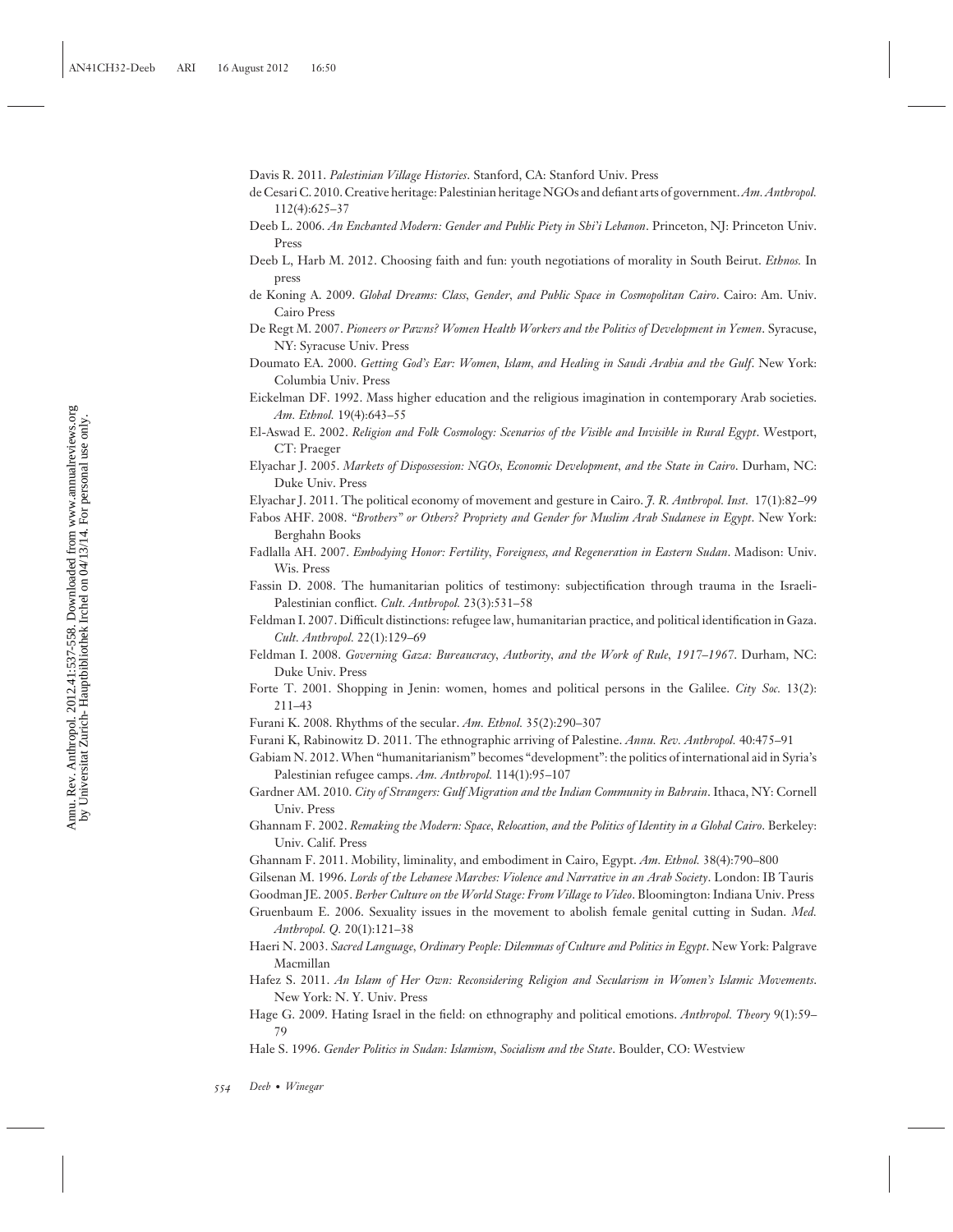- Hale S. 2009. Transnational gender studies and the migrating concept of gender in the Middle East and North Africa. *Cult. Dyn.* 21(2):133–52
- Hamdy S. 2012. *Our Bodies Belong to God: Organ Transplants, Islam, and the Struggle for Human Dignity in Egypt*. Berkeley: Univ. Calif. Press
- Hammami R, Johnson P. 1999. Equality with a difference: gender and citizenship in transitional Palestine. *Soc. Polit.* 6(3):314–43
- Hammoudi A. 1997. *Master and Disciple: The Cultural Foundations of Moroccan Authoritarianism*. Chicago: Univ. Chicago Press
- Hawkins S. 2008. Hijab: feminine allure and charm to men in Tunis. *Ethnology* 47(1):1–21
- Hermez S. 2011. Activism as "part-time" activity: searching for commitment and solidarity in Lebanon. *Cult. Dyn.* 23(1):41–55
- Hirschkind C. 2006. *The Ethical Soundscape: Cassette Sermons and Islamic Counterpublics*. New York: Columbia Univ. Press
- Hirschkind C, Mahmood S. 2002. Feminism, the Taliban, and politics of counter-insurgency. *Anthropol. Q.* 75(2):339–54
- Ho E. 2004. Empire through diasporic eyes: a view from the other boat. *Comp. Stud. Soc. Hist.* 46(2):210–46
- Ho E. 2006. *The Graves of Tarim: Genealogy and Mobility across the Indian Ocean*. Berkeley: Univ. Calif. Press
- Hoffman KE. 2008. *We Share Walls: Language, Land, and Gender in Berber Morocco*. Malden, MA: Blackwell
- Hoffman KE. 2010. Berber law by French means: customary courts in the Moroccan Hinterland, 1930–1956. *Comp. Stud. Soc. Hist.* 52(4):851–80
- Ilahiane H. 2004. *Ethnicities, Community Making, and Agrarian Change: The Political Ecology of a Moroccan Oasis*. Boulder/New York: Univ. Press Am.
- Inhorn M. 2012. *The New Arab Man: Emergent Masculinities, Technologies and Islam in the Middle East*. Princeton, NJ: Princeton Univ. Press
- Inhorn MC. 2003. *Local Babies, Global Science: Gender, Religion, and In Vitro Fertilization in Egypt*. New York: Routledge
- Jean-Klein I. 2000. Mothercraft, statecraft, and subjectivity in the Palestinian Intifada. *Am. Ethnol.* 27(1):100– 27
- Joseph S. 1993. Connectivity and patriarchy among urban working-class Arab families in Lebanon. *Ethos* 21(4):452–84
- Joseph S. 1994. Brother/sister relationships: connectivity, love, and power in the reproduction of patriarchy in Lebanon. *Am. Ethnol.* 21(1):50–73
- Joseph S. 1997. The public/private: the imagined boundary in the imagined nation/state/community: the Lebanese case. *Fem. Rev.* 57:73–92
- Kanaaneh RA. 2002. *Birthing the Nation: Strategies of Palestinian Women in Israel*. Berkeley: Univ. Calif. Press
- Kanaaneh RA. 2008. *Surrounded: Palestinian Soldiers in the Israeli Military*. Stanford, CA: Stanford Univ. Press Kanna A. 2011. *Dubai: The City as Corporation*. Minneapolis: Univ. Minn. Press
- Kelly T. 2006. *Law, Violence and Sovereignty among West Bank Palestinians*. Cambridge, UK: Cambridge Univ. Press
- Kelly T. 2008. The attractions of accountancy: living an ordinary life during the second Palestinian Intifada. *Ethnography* 9(3):351–76
- Kisch S. 2008. "Deaf discourse": the social construction of deafness in a Bedouin community. *Med. Anthropol.* 27(3):283–313
- Kosmatopoulos N. 2011. Towards an anthropology of state "failure": Lebanon's Leviathan and peace expertise. *Soc. Anal.* 55(3):115–42
- Kuppinger P. 1998. The Giza pyramids: accommodating tourism, leisure and consumption.*City Soc.* 10(1):105– 19
- Kuppinger P. 2004. Exclusive greenery: new gated communities in Cairo. *City Soc.* 16(2):35–61
- Lavie S. 1990. *The Poetics of Military Occupation: Mzeina Allegories of Bedouin Identity Under Israeli and Egyptian Rule*. Berkeley: Univ. Calif. Press
- Levy A. 2000. Playing for control of distance: card games between Jews and Muslims on a Casablancan beach. *Am. Ethnol.* 26(3):632–53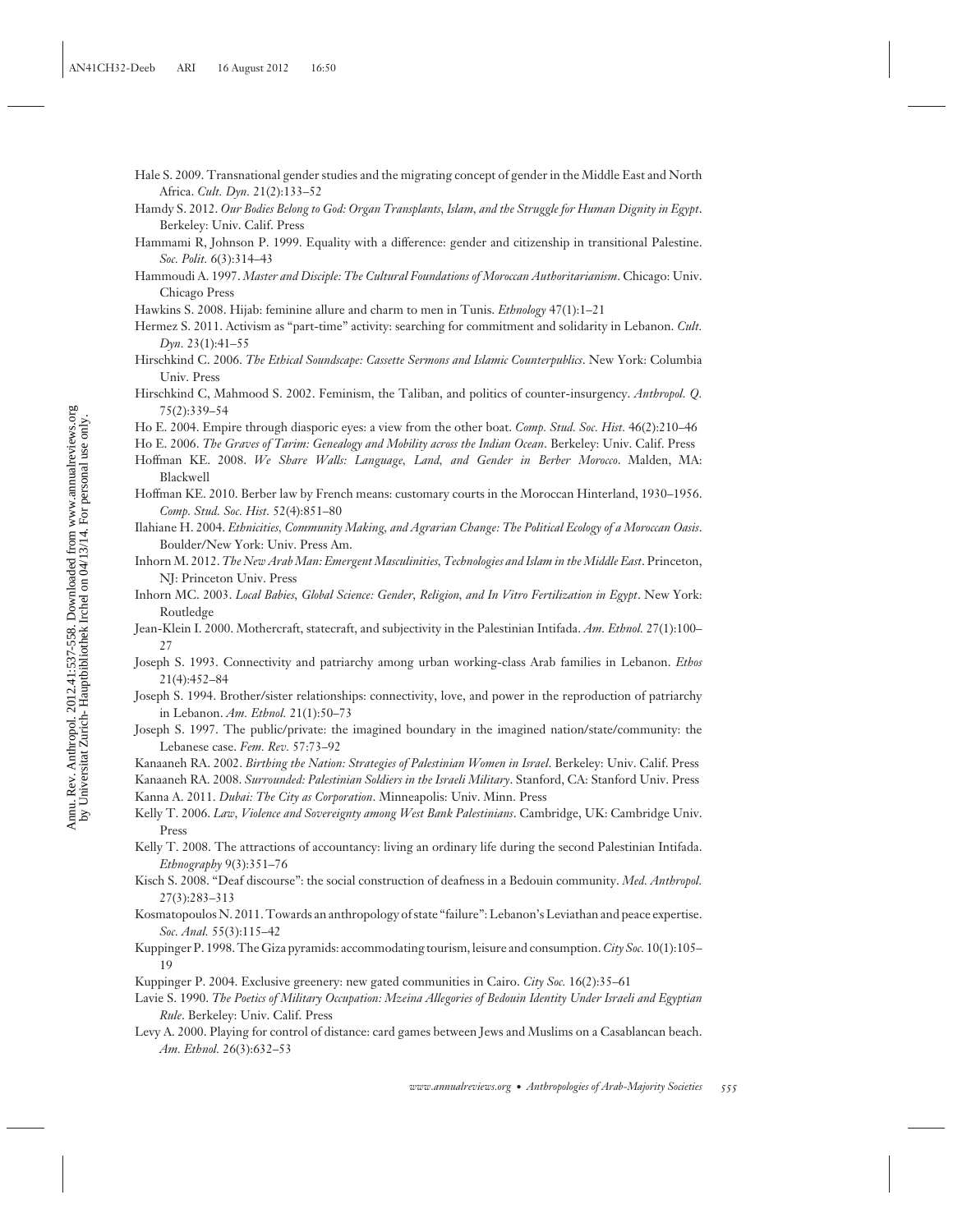- Limbert M. 2010. *In a Time of Oil: Piety, Memory, and Social Life in an Omani Town*. Stanford, CA: Stanford Univ. Press
- Longva AN. 1997. *Walls Built on Sand: Migration, Exclusion and Society in Kuwait*. Boulder, CO: Westview
- Mahdavi P. 2011. *Gridlock: Labor, Migration, and Human Trafficking in Dubai*. Stanford, CA: Stanford Univ. Press
- Mahmood S. 2005. *Politics of Piety: The Islamic Revival and the Feminist Subject*. Princeton, NJ: Princeton Univ. Press
- McCormick J. 2011. Hairy chest, will travel: tourism, identities and sexualities in the Levant. *J. Middle East Women's Stud.* 7(3):71–97
- McMurray D. 2001. *In and Out of Morocco: Smuggling and Migration in a Frontier Boomtown*. Minneapolis/ London: Univ. Minn. Press
- Meneley A. 1996. *Tournaments of Value: Sociability and Hierarchy in a Yemeni Town*. Toronto: Univ. Tor. Press
- Meneley A. 2007. Fashions and fundamentalisms in fin-de-siecle Yemen: chador Barbie and Islamic socks. ` *Cult. Anthropol.* 22(2):214–43
- Messick B. 1996. *The Calligraphic State: Textual Domination and History in a Muslim Society*. Berkeley: Univ. Calif. Press
- Miller F. 2007. *The Moral Resonance of Arab Media: Audiocassette Poetry and Culture in Yemen*. Cambridge, MA: Harvard Cent. Middle East. Stud.

Mittermaier A. 2011. *Dreams that Matter: Egyptian Landscapes of the Imagination*. Berkeley: Univ. Calif. Press

Moll Y. 2010. Islamic televangelism: religion, media, and visuality in contemporary Egypt. *Arab Media Soc.* Issue 10. **[http://www.arabmediasociety.com/?article](http://www.arabmediasociety.com/?article=732)=732**

- Monroe KV. 2011. Being mobile in Beirut. *City Soc.* 23(1):99–111
- Moors A. 1995. *Women, Property and Islam: Palestinian Experiences, 1920–1990*. Cambridge, UK: Cambridge Univ. Press
- Morsy SA. 1993. *Gender, Sickness, and Healing in Rural Egypt: Ethnography in Historical Context*. Boulder, CT: **Westview**
- Mundy M. 1995. *Domestic Government: Kinship, Community and Polity in North Yemen*. London: Tauris
- Nagy S. 1998. "This time I think I'll try a Filipina": global and local influences on relations between foreign household workers and their employers in Doha, Qatar. *City Soc.* 10(1):83–103
- Nagy S. 2000. Dressing up downtown: urban development and government public image in Qatar. *City Soc.* 12(1):125–47
- Newcomb R. 2009. *Women of Fes: Ambiguities of Urban Life in Morocco*. Philadelphia: Univ. Penn. Press
- Obeid M. 2010. Searching for the ideal "face of the state" in a Lebanese border town. *J. R. Anthropol. Inst.* 16(2):330–46
- Pandolfo S. 1997. *Impasse of the Angels: Scenes from a Moroccan Space of Memory*. Chicago: Univ. Chicago Press
- Pandolfo S. 2007. "The burning": finitude and the politico-theological imagination of illegal migration. *Anthropol. Theory* 7(3):329–63
- Peleikis A. 2003. *Lebanese in Motion: Gender and the Making of a Translocal Village*. Bielefeld, Germ.: Transcript-Verlag
- Peteet J. 1991. *Gender in Crisis*. New York: Columbia Univ. Press
- Peteet J. 1994. Male gender and rituals of resistance in the Palestinian "Intifada": a cultural politics of violence. *Am. Ethnol.* 21(1):31–49
- Peteet J. 2005. *Landscape of Hope and Despair: Palestinian Refugee Camps*. Philadelphia: Univ. Penn. Press
- Peterson M. 2010. *Connected in Cairo: Growing Up Cosmopolitan in the Modern Middle East*. Bloomington/ Indianapolis: Indiana Univ. Press
- Peutz N. 2011. Bedouin "abjection": world heritage, worldliness, and worthiness at the margins of Arabia. *Am. Ethnol.* 38(2):338–60
- Pinto PG. 2007. Pilgrimage, commodities, and religious objectification: the making of transnational Shiism between Iran and Syria. *Comp. Stud. South Asia Afr. Middle East* 27(1):109–25
- Rabinowitz D. 1997. *Overlooking Nazareth: The Ethnography of Exclusion in Galilee*. Cambridge, UK: Cambridge Univ. Press
- Reeves EB. 1995. Power, resistance, and the cult of Muslim saints in a northern Egyptian town. *Am. Ethnol.* 22(2):306–23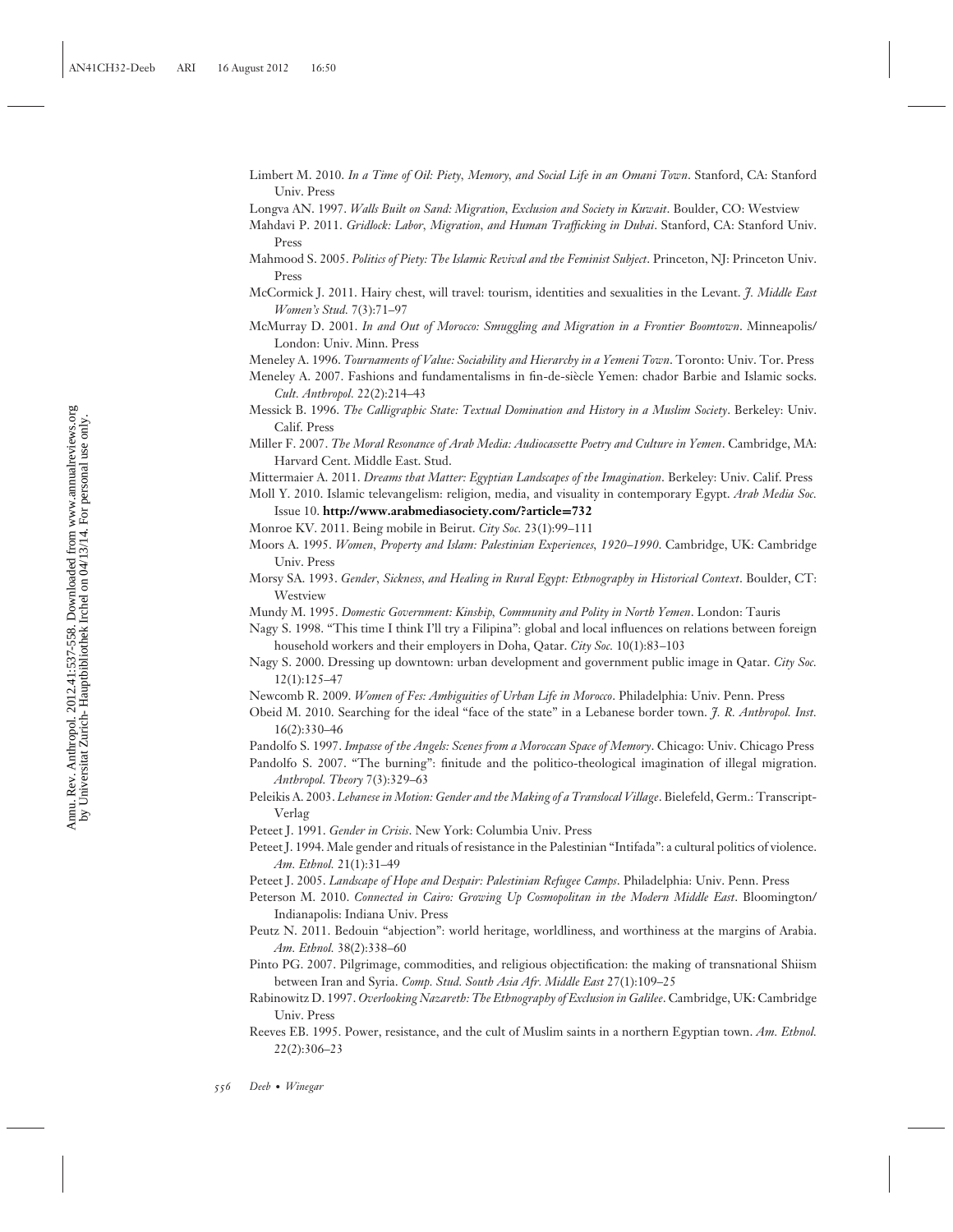- Annu. Rev. Anthropol. 2012.41:537-558. Downloaded from www.annualreviews.org<br>by Universitat Zurich-Hauptbibliothek Irchel on 04/13/14. For personal use only. Annu. Rev. Anthropol. 2012.41:537-558. Downloaded from www.annualreviews.org by Universitat Zurich- Hauptbibliothek Irchel on 04/13/14. For personal use only.
- Riskedahl D. 2011. The sovereignty of kin: political discourse in post-Ta'if Lebanon. *PoLAR: Pol. Leg. Anthropol. Rev.* 34(2):233–50
- Rosen L. 1995. Law and custom in the popular legal culture of North Africa. *Islam. Law Soc.* 2(2):194– 208
- Sa'ar A. 1998. Carefully on the margins: Christian Palestinians in Haifa between nation and state. *Am. Ethnol.* 25(2):215–39
- Salamandra C. 2004. *A New Old Damascus: Authenticity and Distinction in Urban Syria*. Bloomington: Indiana Univ. Press
- Sawalha A. 2010. *Reconstructing Beirut: Memory and Space in a Postwar Arab City*. Austin: Univ. Tex. Press
- Sayigh R. 1994. *Too Many Enemies: The Palestinian Experience in Lebanon*. London/New York: Zed Books
- Scheele J. 2007. Recycling Baraka: knowledge, politics, and religion in contemporary Algeria. *Comp. Stud. Soc. Hist.* 49(2):304–28
- Scheid K. 2009. Missing Nikê: on oversights, doubled sights, and universal art understood through Lebanon. *Mus. Anthropol.* 32(2):99–118
- Schielke S. 2009. Ambivalent commitments: troubles of morality, religiosity and aspiration among young Egyptians. *J. Relig. Afr.* 39(2):158–85
- Schielke S. 2012. *The Perils of Joy: Contesting Mulid Festivals in Contemporary Egypt*. Syracuse, NY: Syracuse Univ. Press. In press
- Shannon JH. 2003. Sultans of spin: Syrian sacred music on the world stage. *Am. Anthropol.* 105(2):266–77
- Shannon JH. 2006. *Among the Jasmine Trees: Music and Modernity in Contemporary Syria*. Middletown, CT: Wesleyan Univ. Press
- Shehada N. 2009. Flexibility versus rigidity in the practice of Islamic family law. *PoLAR: Pol. Leg. Anthropol. Rev.* 32(1):28–46
- Shenoda A. 2012. The politics of faith: on faith, skepticism, and miracles among Coptic Christians in Egypt. *Ethnos.* In press
- Shryock A. 1997. *Nationalism and the Genealogical Imagination: Oral History and Textual Authority in Tribal Jordan*. Berkeley: Univ. Calif. Press
- Shryock A. 2004. The new Jordanian hospitality: house, host, and guest in the culture of public display. *Comp. Stud. Soc. Hist.* 46(1):35–62
- Silverstein PA. 2011. Masquerade politics: race, Islam, and the scale of Amazigh activism in southeastern Morocco. *Nations Natl.* 17(1):65–84
- Slyomovics S. 1998. *The Object of Memory: Arab and Jew Narrate the Palestinian Village*. Philadelphia: Univ. Penn. Press
- Slyomovics S. 2005. *The Performance of Human Rights in Morocco*. Philadelphia: Univ. Penn. Press
- Smith E. 2009. "In his heart and soul he's Egyptian, the Nile runs through his veins:" Bakkar as Egyptian and African. *Crit. Interv.* 5:123–39
- Spadola E. 2009. Writing cures: religious and communicative authority in late modern Morocco. *J. North Afr. Stud.* 14(2):155–68
- Starrett G. 1995. The political economy of religious commodities in Cairo. *Am. Anthropol.* 97(1):51–68
- Starrett G. 1998. *Putting Islam to Work: Education, Politics, and Religious Transformation in Egypt*. Berkeley: Univ. Calif. Press
- Starrett G. 2010. The varieties of secular experience. *Comp. Stud. Soc. Hist.* 52(3):626–51
- Sukarieh M, Tannok S. 2008. In the best interests of youth or neoliberalism? The World Bank and the New Global Youth Empowerment Project. *J. Youth Stud.* 11(3):301–12
- Swedenberg T. 1995. *Memories of Revolt: The 1936–39 Rebellion and the Palestinian National Past*. Minneapolis: Univ. Minn. Press
- Totah FM. 2009. Return to the origin: negotiating the modern and unmodern in the old city of Damascus. *City Soc.* 21(1):58–81
- Varisco DM. 2005.*Islam Obscured: The Rhetoric of Anthropological Representation*. New York: Palgrave Macmillan Volk L. 2010. *Memorials and Martyrs in Modern Lebanon*. Bloomington: Indiana Univ. Press
- Vom Bruck G. 2005. *Islam, Memory, and Morality in Yemen: Ruling Families in Transition*. New York: Palgrave Macmillan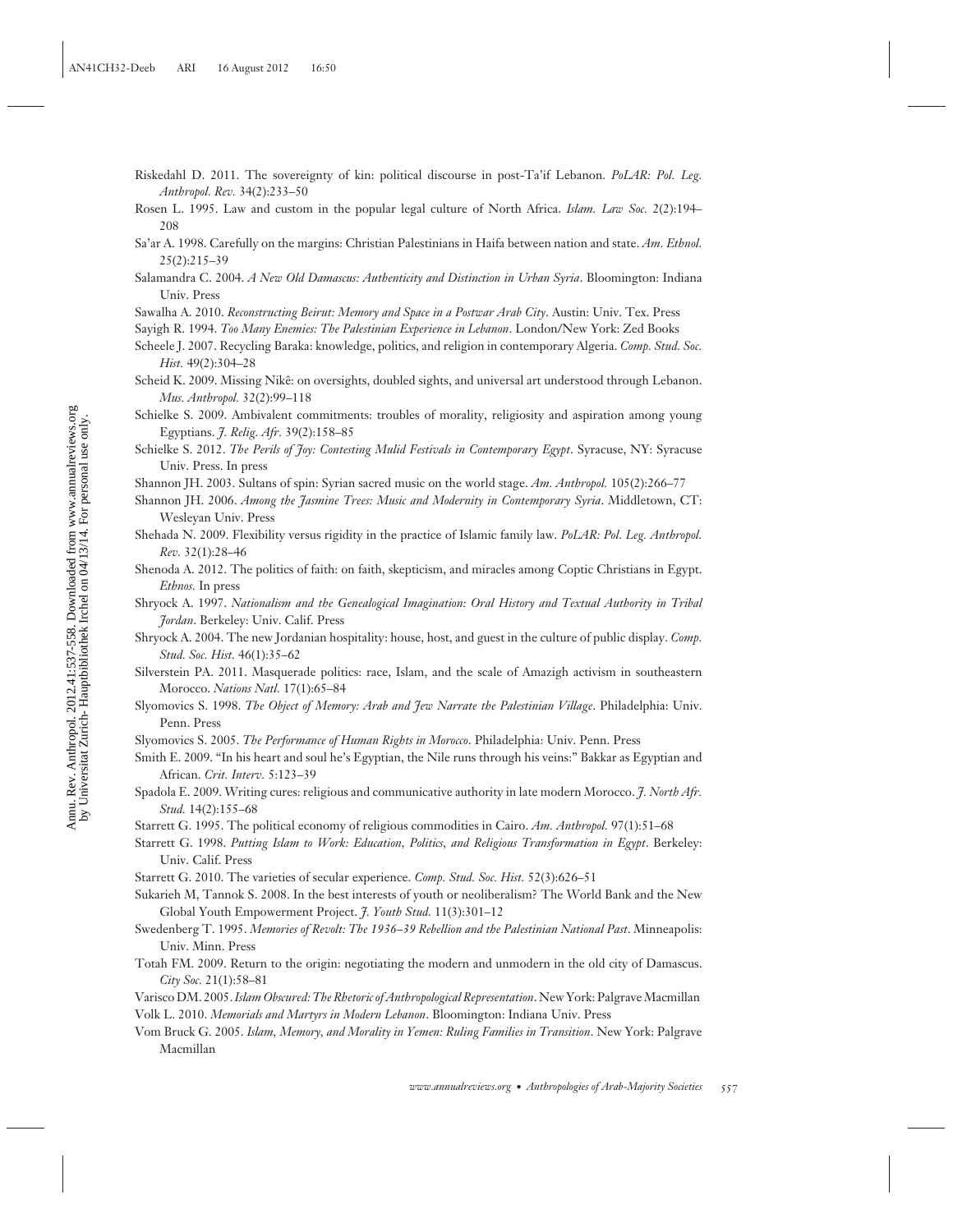- Webber SJ. 1991. *Romancing the Real: Folklore and Ethnographic Representation in North Africa*. Philadelphia: Univ. Penn. Press
- Wick L. 2011. The practice of waiting under closure in Palestine. *City Soc.* 23(S1):24–44
- Winegar J. 2006. *Creative Reckonings: The Politics of Art and Culture in Contemporary Egypt*. Stanford, CA: Stanford Univ. Press
- Winegar J. 2012. The privilege of revolution: gender, class, space, and affect in Cairo. *Am. Ethnol.* 39(1):67–70
- Wynn LL. 2007. *Pyramids & Nightclubs: A Travel Ethnography of Arab and Western Imaginations of Egypt, From King Tut and a Colony of Atlantis to Rumors of Sex Orgies, Urban Legends About a Marauding Prince, and Blonde Belly Dancers*. Austin: Univ. Tex. Press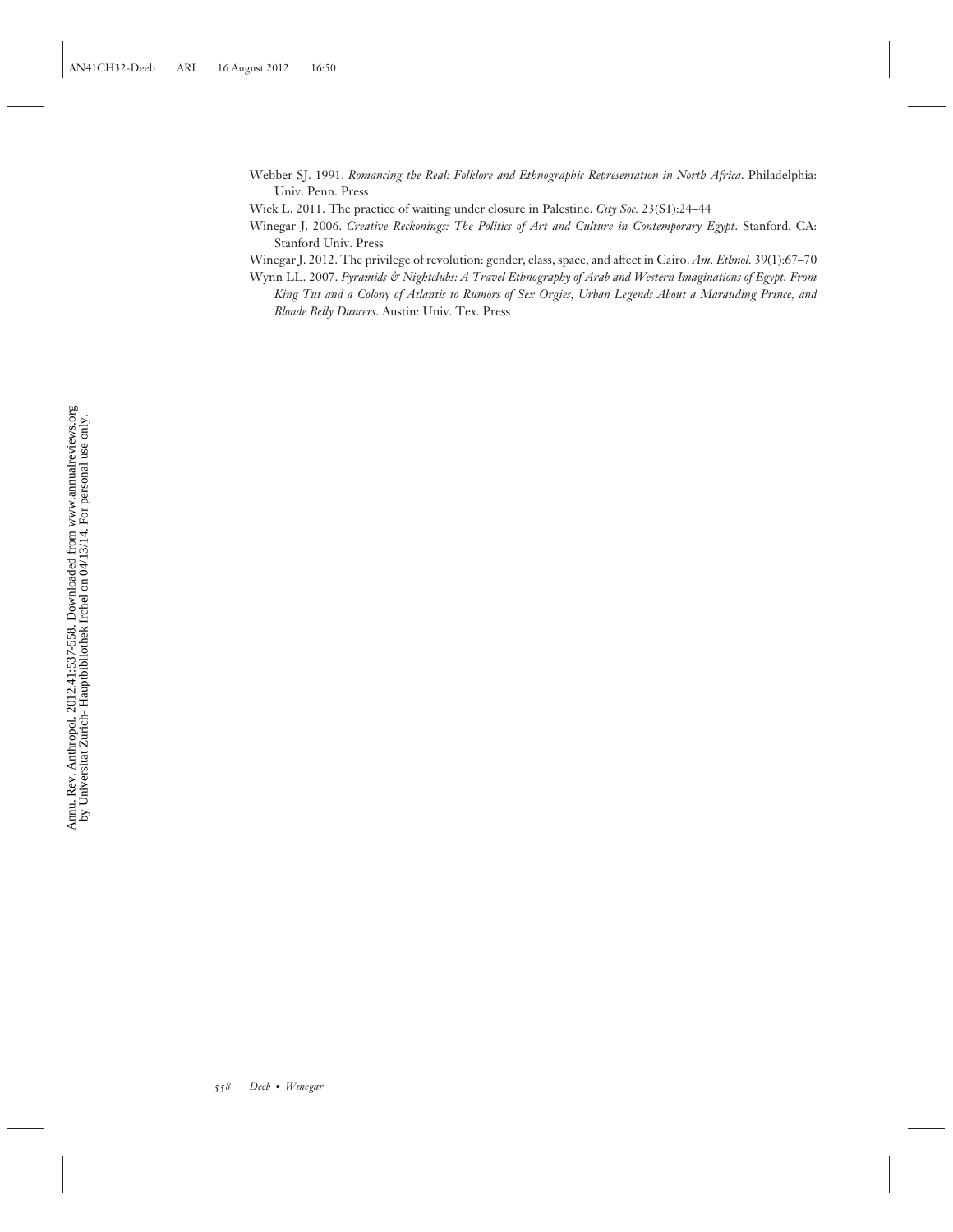# $\overline{\text{R}}$

**Annual Review of Anthropology**

## Contents Volume 41, 2012

## **Prefatory Chapter**

| Ancient Mesopotamian Urbanism and Blurred Disciplinary Boundaries                                                                          |
|--------------------------------------------------------------------------------------------------------------------------------------------|
| Archaeology                                                                                                                                |
| The Archaeology of Emotion and Affect                                                                                                      |
| The Archaeology of Money                                                                                                                   |
| Phenomenological Approaches in Landscape Archaeology                                                                                       |
| Paleolithic Archaeology in China                                                                                                           |
| Archaeological Contributions to Climate Change Research:<br>The Archaeological Record as a Paleoclimatic<br>and Paleoenvironmental Archive |
| Colonialism and Migration in the Ancient Mediterranean                                                                                     |
| Archaeometallurgy: The Study of Preindustrial Mining and Metallurgy<br>David Killick and Thomas Fenn (and the continuum continuum of 59)   |
| Rescue Archaeology: A European View                                                                                                        |
| <b>Biological Anthropology</b>                                                                                                             |
| Energetics, Locomotion, and Female Reproduction:<br>Implications for Human Evolution                                                       |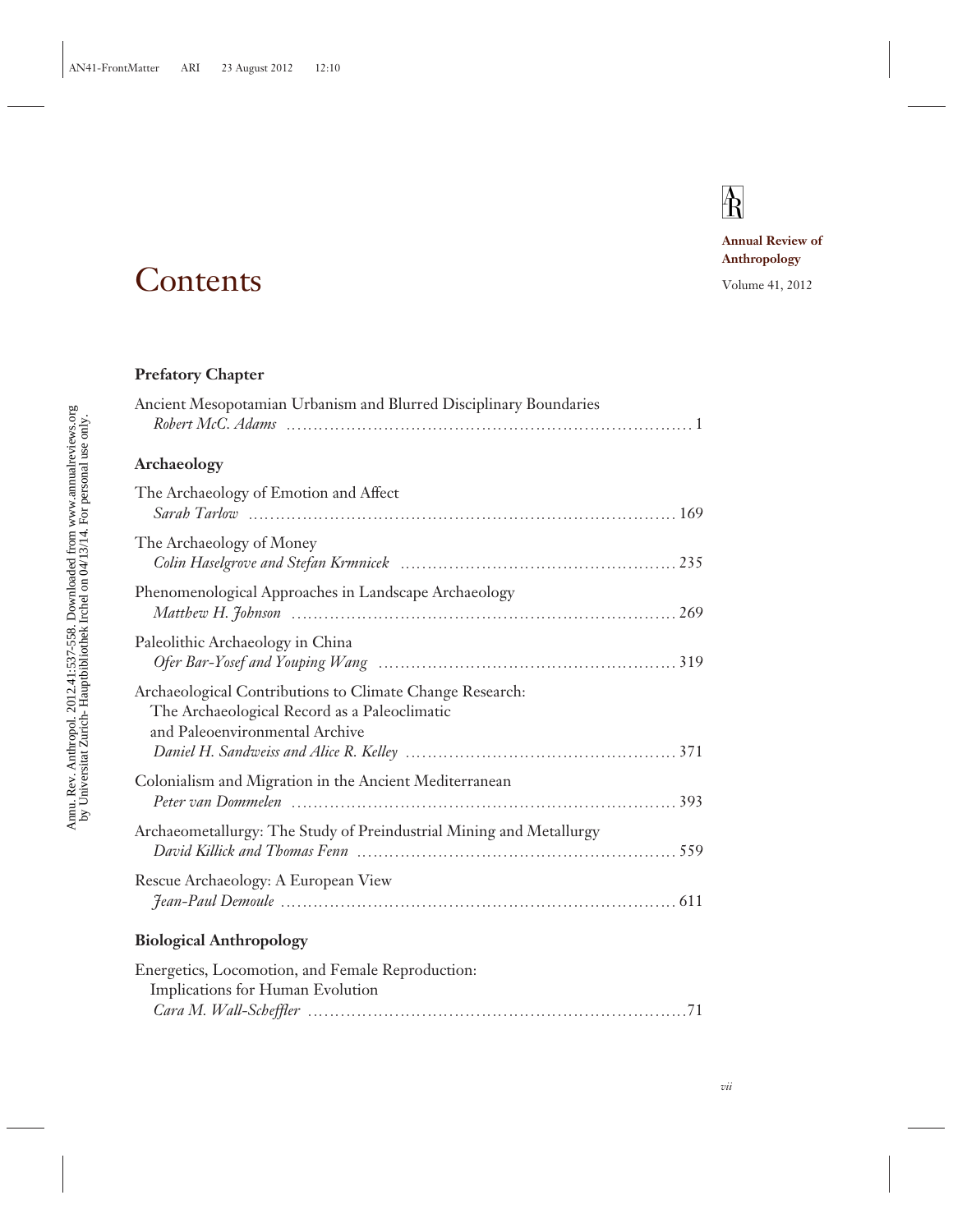| Ethnoprimatology and the Anthropology of the<br>Human-Primate Interface                                                                                        |
|----------------------------------------------------------------------------------------------------------------------------------------------------------------|
| Human Evolution and the Chimpanzee Referential Doctrine                                                                                                        |
| Chimpanzees and the Behavior of Ardipithecus ramidus                                                                                                           |
| Evolution and Environmental Change in Early Human Prehistory<br>Richard Potts (and Table 151) Richard Potts (and Table 151)                                    |
| Primate Feeding and Foraging: Integrating Studies<br>of Behavior and Morphology                                                                                |
| Madagascar: A History of Arrivals, What Happened,<br>and Will Happen Next                                                                                      |
| Maternal Prenatal Nutrition and Health in Grandchildren<br>and Subsequent Generations<br>E. Susser, J.B. Kirkbride, B.T. Heijmans, J.K. Kresovich, L.H. Lumey, |
| <b>Linguistics and Communicative Practices</b>                                                                                                                 |
|                                                                                                                                                                |
| Media and Religious Diversity                                                                                                                                  |
| Three Waves of Variation Study: The Emergence of Meaning<br>in the Study of Sociolinguistic Variation                                                          |
| Documents and Bureaucracy                                                                                                                                      |
| The Semiotics of Collective Memories                                                                                                                           |
| Language and Materiality in Global Capitalism                                                                                                                  |
| Anthropology in and of the Archives: Possible Futures<br>and Contingent Pasts. Archives as Anthropological Surrogates                                          |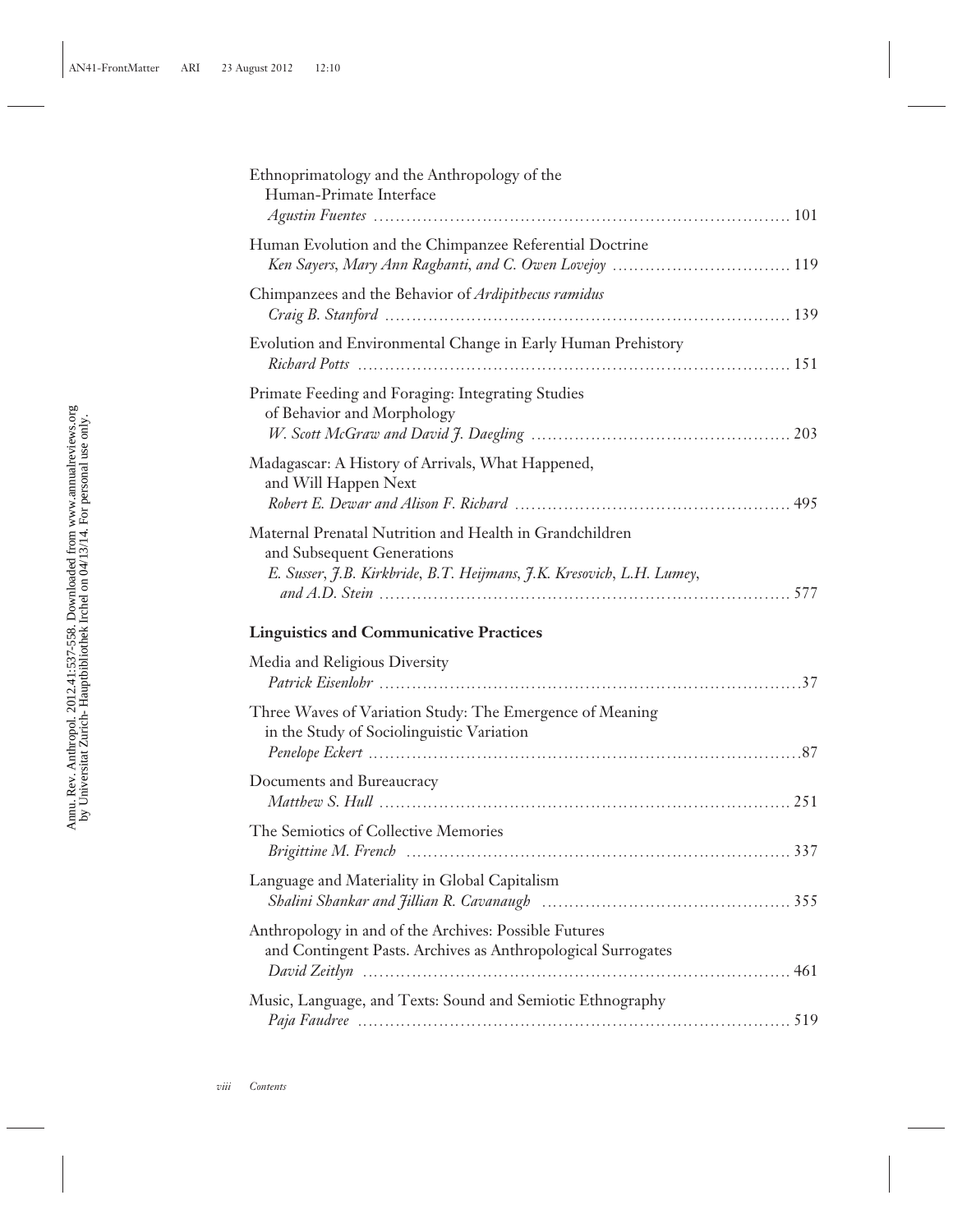## **International Anthropology and Regional Studies**

| Contemporary Anthropologies of Indigenous Australia                                                                                             |  |
|-------------------------------------------------------------------------------------------------------------------------------------------------|--|
| The Politics of Perspectivism<br>Alcida Rita Ramos (1998) (1998) (1998) (1998) (1998) (1998) (1998) (1998) (1998) (1998) (1998) (1998) (1998) ( |  |
| Anthropologies of Arab-Majority Societies                                                                                                       |  |
| <b>Sociocultural Anthropology</b>                                                                                                               |  |
| Lives With Others: Climate Change and Human-Animal Relations                                                                                    |  |
| The Politics of the Anthropogenic                                                                                                               |  |
| Objects of Affect: Photography Beyond the Image                                                                                                 |  |
| Sea Change: Island Communities and Climate Change                                                                                               |  |
| Enculturating Cells: The Anthropology, Substance, and Science<br>of Stem Cells                                                                  |  |
| Diabetes and Culture                                                                                                                            |  |
| Toward an Ecology of Materials                                                                                                                  |  |
| Sport, Modernity, and the Body<br>Niko Besnier and Susan Brownell (and the continuum control and 43                                             |  |
| Theme I: Materiality                                                                                                                            |  |
| Objects of Affect: Photography Beyond the Image                                                                                                 |  |
| The Archaeology of Money                                                                                                                        |  |
| Documents and Bureaucracy                                                                                                                       |  |
| Phenomenological Approaches in Landscape Archaeology                                                                                            |  |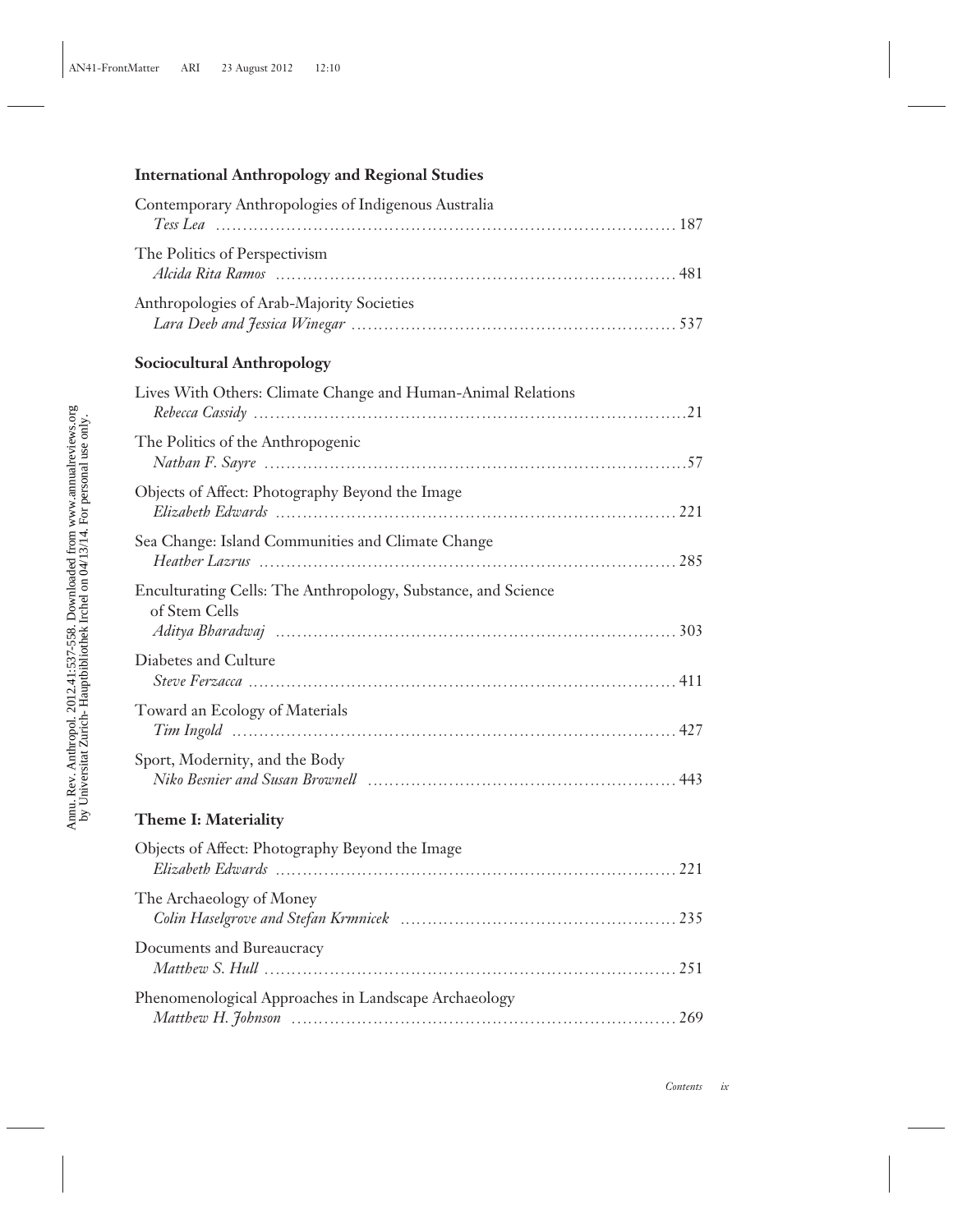| Language and Materiality in Global Capitalism                                                                                              |  |
|--------------------------------------------------------------------------------------------------------------------------------------------|--|
| Toward an Ecology of Materials                                                                                                             |  |
| Anthropology in and of the Archives: Possible Futures and Contingent<br>Pasts. Archives as Anthropological Surrogates                      |  |
| Theme II: Climate Change                                                                                                                   |  |
| Lives With Others: Climate Change and Human-Animal Relations                                                                               |  |
| The Politics of the Anthropogenic                                                                                                          |  |
| Ethnoprimatology and the Anthropology of the<br>Human-Primate Interface                                                                    |  |
| Evolution and Environmental Change in Early Human Prehistory                                                                               |  |
| Sea Change: Island Communities and Climate Change                                                                                          |  |
| Archaeological Contributions to Climate Change Research:<br>The Archaeological Record as a Paleoclimatic and<br>Paleoenvironmental Archive |  |
| Madagascar: A History of Arrivals, What Happened,<br>and Will Happen Next                                                                  |  |
|                                                                                                                                            |  |

## **Indexes**

#### **Errata**

An online log of corrections to *Annual Review of Anthropology* articles may be found at http://anthro.annualreviews.org/errata.shtml